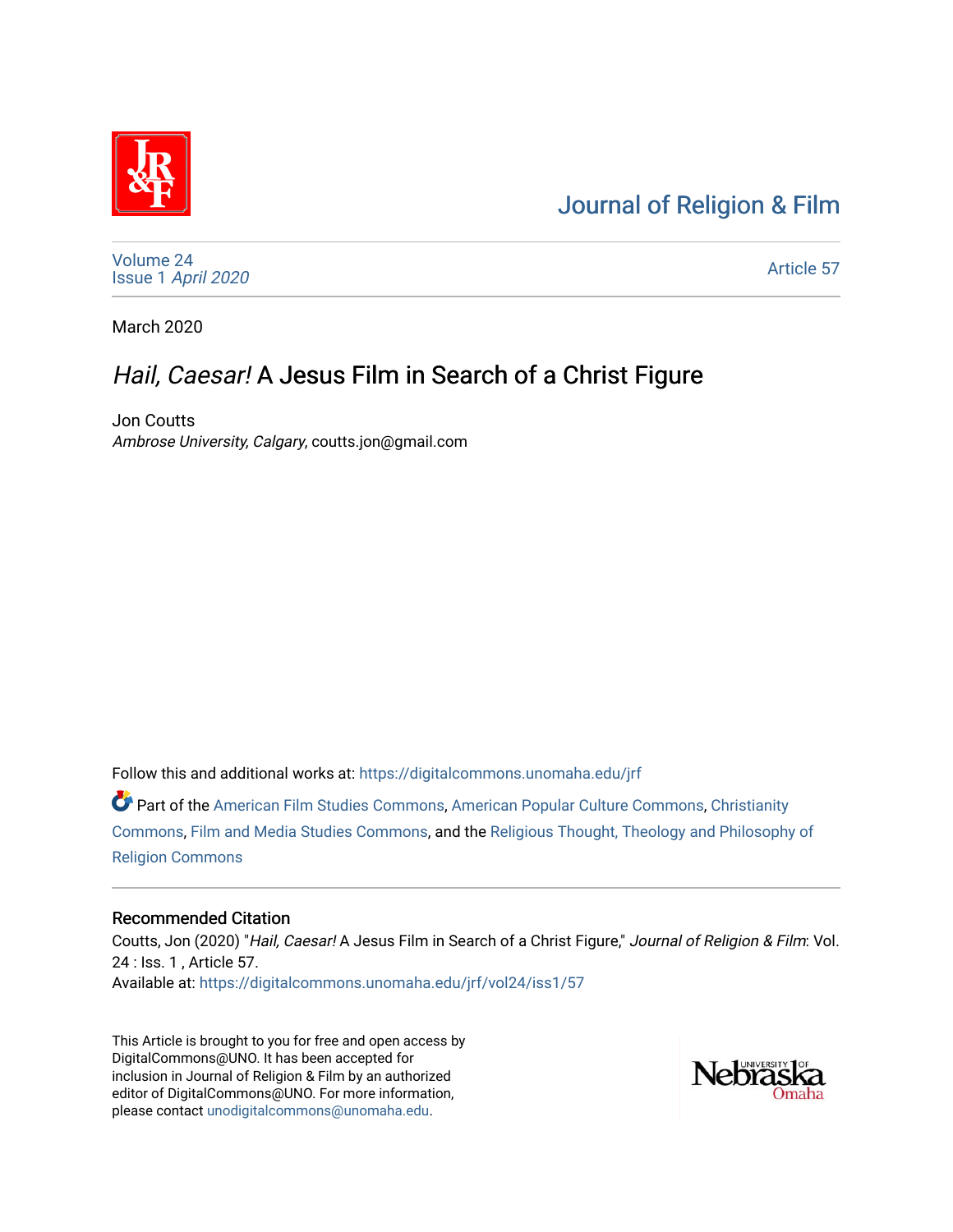## Hail, Caesar! A Jesus Film in Search of a Christ Figure

## Abstract

For over a century the moving picture has been a medium ripe for propagation or exploration of the story of Christ. Since the first wave hit screens in the late 1890s and early 1900s, the list of so-called "Jesus films" has come to number in the dozens. Given that Joel and Ethan Coen's 2016 Hail, Caesar! sets itself up as a reprisal of such films, the question is how to interpret it. To explore this, interpretation of the film is framed by consideration of the Coen brothers' attention to religious themes, is set against the backdrop of the second wave of American Jesus films in the 1950s and 60s with which they appear to be interacting, and is informed by central themes from Deitrich Bonhoeffer's Letters and Papers from Prison. Given the perennially beguiling nature of Bonhoeffer's posthumously published Letters—especially as it relates to their cultural-theological diagnoses of the modern "world come of age"—this article aims not only to open up a particular way of viewing the Coen brother's film, but also to open up a way of understanding Bonhoeffer's own intriguing suggestions. Given the lack of actual "Jesus scenes" in the Coen's alleged "Tale of the Christ," it will be seen how Bonhoeffer's observations about "secular methodism", "religionless Christianity", and "arcane discipline" offer a way of noticing how the miniature Jesus film within the Coen film actually manages to pervade the whole of it. In the process, Hail, Caesar! is seen to offer a challenge to the typical Christian use of media, even as it offers up three characters for consideration as possible Christ-figures.

## Keywords

Coen, Bonhoeffer, Jesus film, Christ figure, Religionless Christianity, Arcane Discipline

## Author Notes

Jon Coutts is Assistant Professor of Christian Theology at Ambrose University in Calgary, Canada. Early work on this article took place in England, including a film-discussion with students at Trinity College Bristol and a presentation to the Society for the Study of Theology.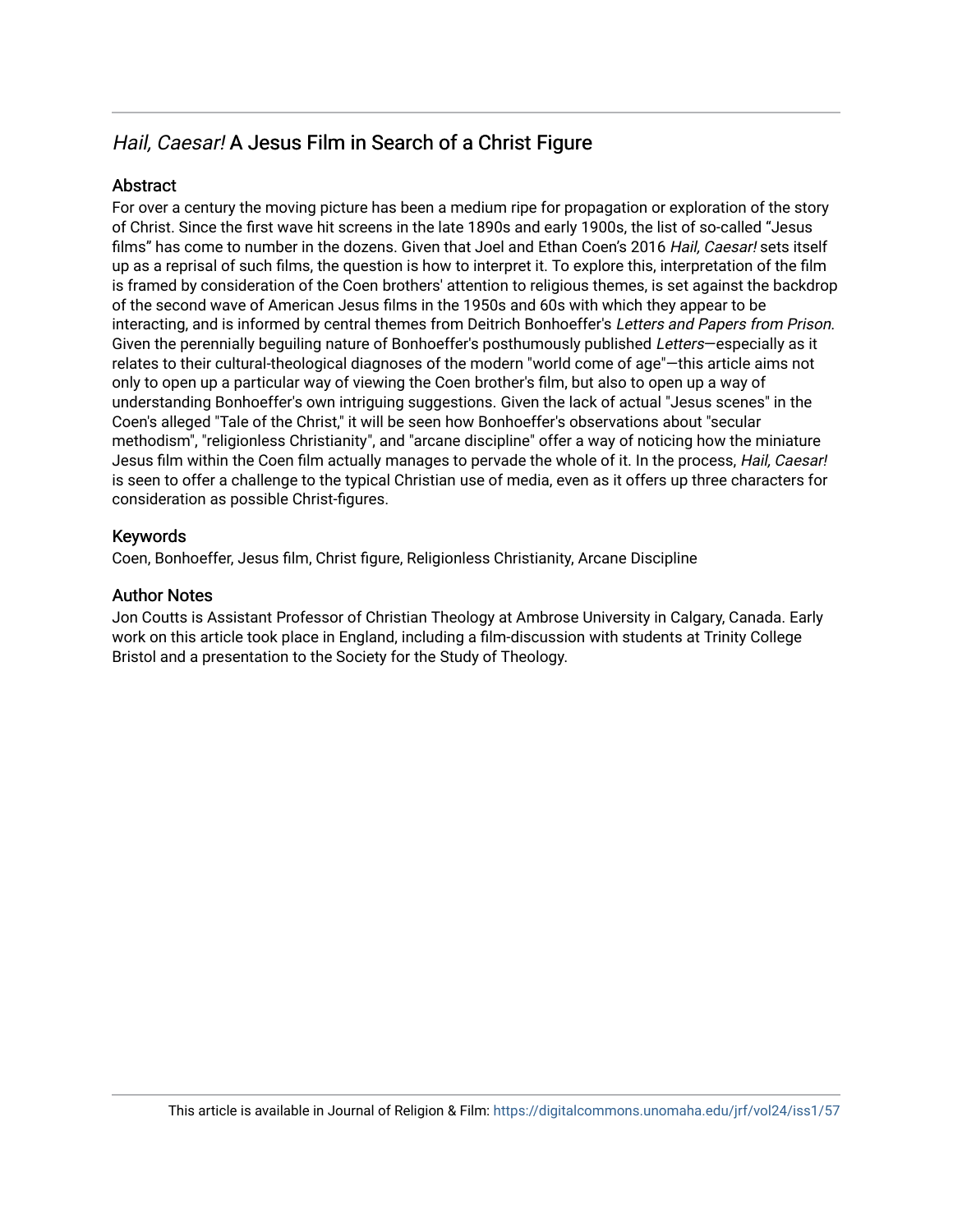#### AN INTRODUCTION TO JESUS FILMS

For over a century the moving picture has been a medium ripe for propagation or exploration of the story of Christ. Since the first wave hit screens in the late 1890s and early 1900s, the list of so-called "Jesus films" has come to number in the dozens. These included a second wave of "sandal epics" in the 1950s and 60s, a third wave of revisitations in the 1970s and 80s (which aimed either at proselytization or reinterpretation<sup>1</sup>), and a recent fourth wave that has tended to appeal more overtly to a religious fanbase.<sup>2</sup> If Jesus films are defined broadly as movies which feature the "tale of the Christ," they can be distinguished from those which employ "Christ figures" in the development of other storylines.<sup>3</sup> The boundary between these designations can of course be blurry. On one hand, a Christ figure can be so strong as to turn an otherwise unrecognizably-biblical film into a near re-interpretation of the Jesus story. On the other hand, a period piece gathered around the biblical figure himself can nonetheless render him peripheral to characters who present a particular view of what it looks like to be Christian.

The question at hand in this essay is not so much *whether* to include Joel and Ethan Coen's 2016 *Hail, Caesar!* among such films, but *how?* Billed as *A Tale of the Christ*, one might have expected *Hail, Caesar!* to be a straightforward reprisal of the Jesus film. However, with just under 10 of its 106 minutes dedicated to the biblical setting, one might be excused for saying "would that it were so simple." Instead we get the story of Eddie Mannix the studio manager (played by Josh

1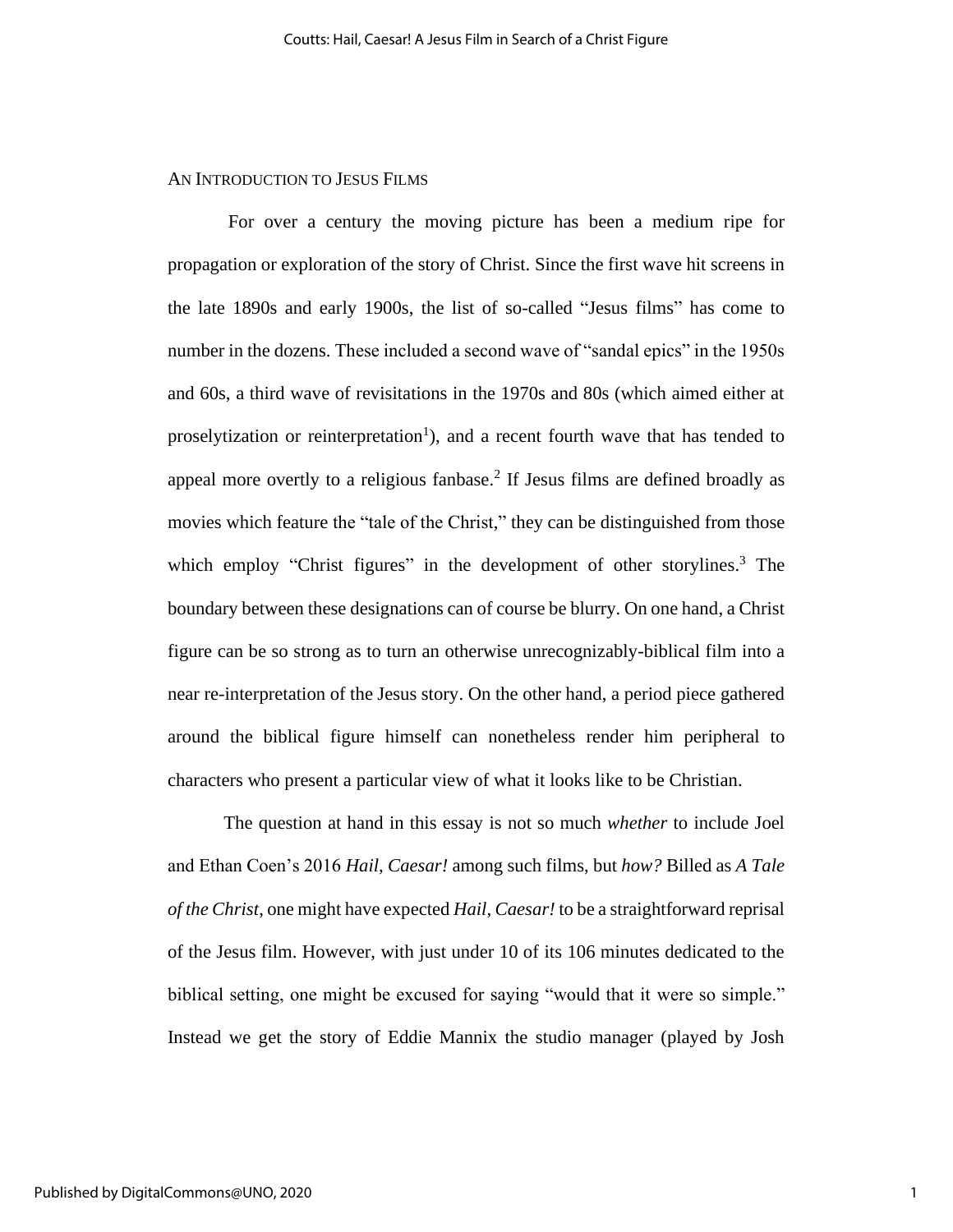Brolin), Baird Whitlock the centurion-playing actor caught up with communists (played by George Clooney), Hobie Doyle the "dust actor" who rescues him (played by Alden Ehrenreich), and a host of film-industry characters. In the end one is left looking for Christ figures to make sense of the Jesus film. In this essay I undertake such a search in light of the highly suggestive cultural and theological commentary of Dietrich Bonhoeffer's famous *Letters and Papers from Prison*. Viewed this way it will be my argument that the Coen brothers' *Tale of the Christ*  offers a pointed parody of sentimental religiosity that can in turn illumine (and make way for) what Bonhoeffer called religionless Christianity.

To set the stage for this exploration it will help to revisit *Hail, Caesar!*'s cinematic backdrop; namely, the second wave of Jesus films which emerged from American movie studios in the 1950s and 60s. With their lavish sets, celebrity cameos, epic plots and political subtext, these movies offered to inspire a post-war resurgence of American Christianity. The list of such movies includes:

- 1951's *Quo Vadis* ("where are you going?"), which focuses on a Roman commander who is drawn to the Christianity of his lover (and who is played by Robert Taylor, an actor who famously spoke out about subversive communist elements he saw in Hollywood meetings); 4
- **EXECUTE:** 1953's *The Robe*, which depicts the conversion of a slave named Demetrius who is initially drawn in by a face-to-face encounter with Jesus, eventually comes into possession of the robe Jesus shed at Golgotha, and subsequently joins Peter as a Christian missionary;
- 1959's *Ben-Hur: A Tale of the Christ* (a remake that won 11 Oscars), which centres on a slave named Judah (famously played by Charlton Heston) who collapses from thirst in Nazareth after refusal by a Roman commander, only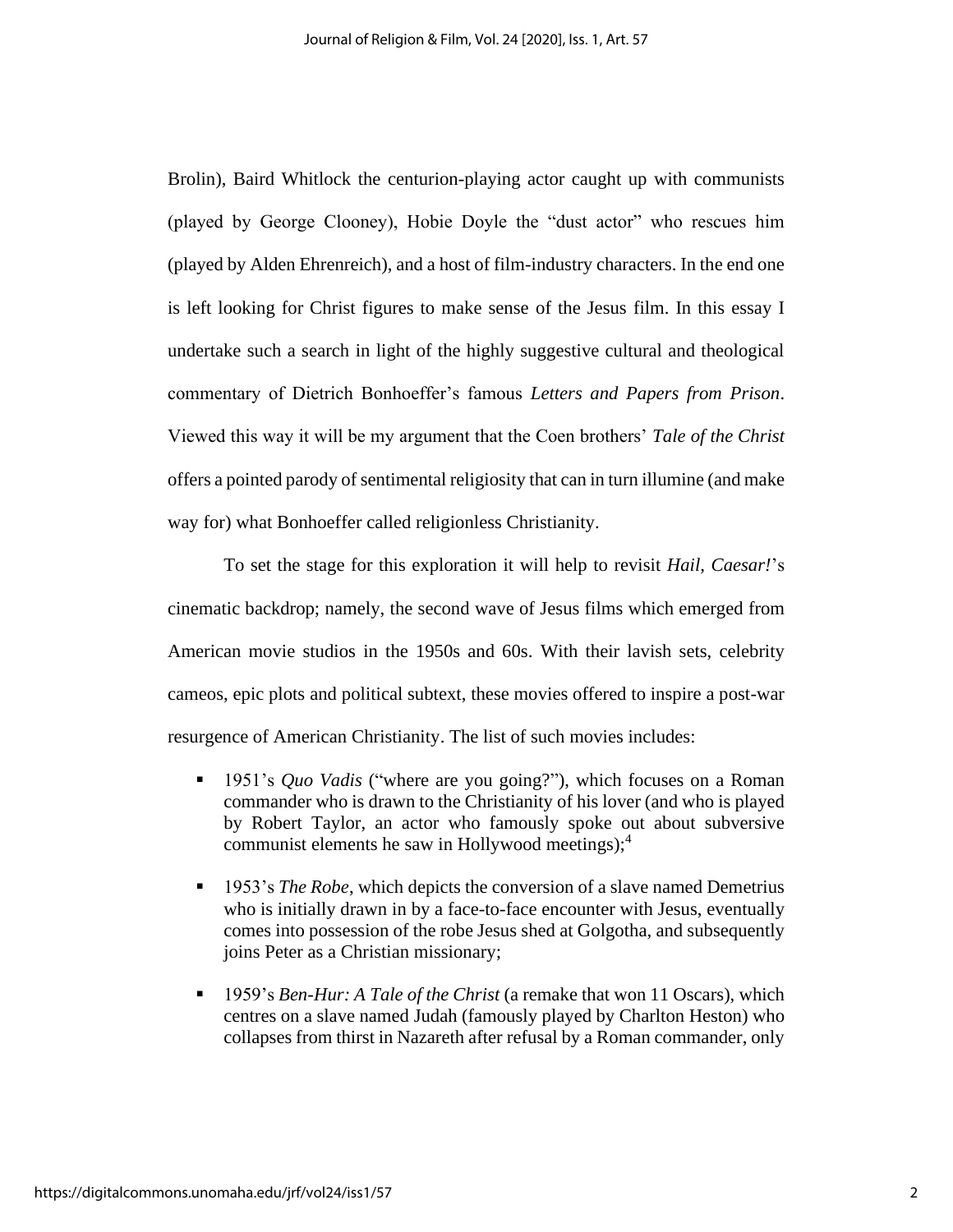to be revived by water from Jesus himself, leading to the moment he sees Jesus on the cross and feels "his voice take the sword out of my hand"; 5

- 1961's *King of Kings* (another remake, branded "The Power, The Passion, The Greatness, The Glory"), which depicts a persecuting soldier named Lucius who similarly has an early encounter with Jesus that leads to a crossside confession that "He is truly the Christ"; and
- 1965's *The Greatest Story Ever Told*, which surrounds Max von Sydow's Jesus with a who's-who of Hollywood actor- and actress-cameos, the most memorable of which being John Wayne's centurion at the cross, delivering the (by then) predictable conversion line.

By the time it was immortalized by John Wayne, the story of a conversion encounter with Jesus (whether by a centurion or a slave) had already become something of an American trope. With World War II in the rear-view mirror and a Communist threat on the horizon, John Thompson suggests that these films reflected "a sophisticated desire to inscribe" the "Western man" into the Jesus epic. <sup>6</sup> This effort reached its peak with John Wayne's centurion-cameo in the latter film. Legend has it when director George Stevens asked for more "awe" in his takes Wayne jokingly added in his trademark cowboy drawl: "Aww, truly this man was the Son of God." <sup>7</sup> The "aww" didn't stay in, but the awe-effect certainly did. Retrospectively the scene has the feel of an elegy for the self-made man of the western genre, even if it was not meant as such at the time. It is not difficult to see this use of the John Wayne figure in the Coen's 2010 western *True Grit*, and thus to read it into their re-visitation of the trope in *Hail, Caesar!* in 2016.<sup>8</sup> Indeed it is precisely this figure around whom its plot rather satirically revolves.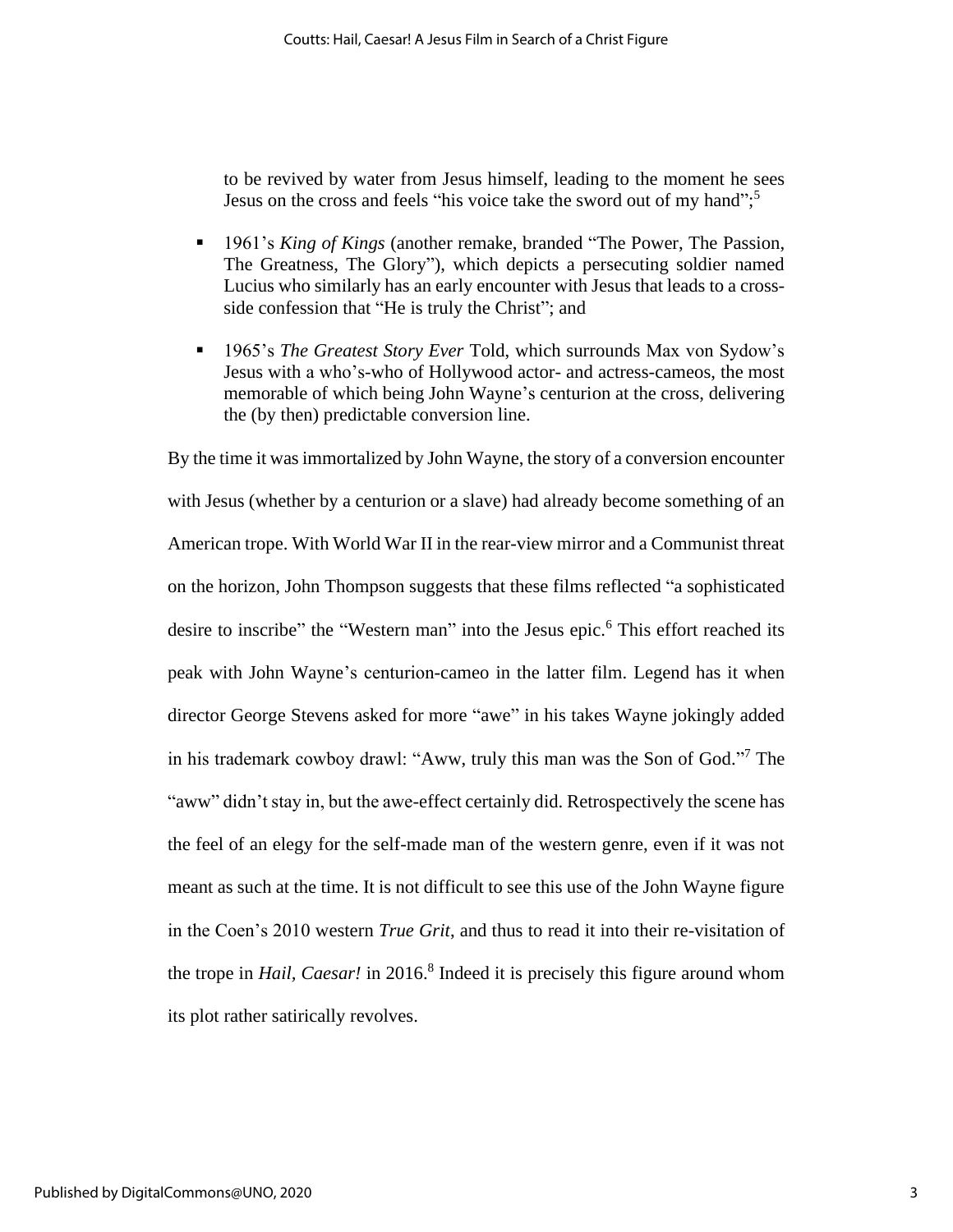## THE COEN FILMS COME TO JESUS

Although Joel and Ethan Coen's movies have not necessarily been antagonistic to religion, a sense of irreverence or disbelief can certainly be felt between the lines of their work. They have been equal opportunity disbelievers, of course: In Coen films everything is up for farcical second-guessing, including their own protagonists and (especially in *Hail, Caesar!*) even themselves. The question is what it means.<sup>9</sup> In the Coens' case at least, it would much be too hasty to interpret irreverence as irreligiosity. In Ethan Coen's graduate thesis for a philosophy degree at Princeton University, he claimed that the "distinguishing mark of religious attitudes is that one is forbidden to abandon them," and then went on to suggest that *irreligion* itself only "shows that there is some rule at work." The rule at work is that if one protests religion too religiously then one is likely still defined by it. The thesis suggests that "believers" are not set apart from "nonbelievers" so easily. As Ronald Bergan points out, it sounds like the line from *The Big Lebowski* where it is said that disabusing oneself of a religion is not like "turning in your library card."<sup>10</sup> This is interesting on a number of levels, but for our purposes the most relevant import of this line of thinking is the idea that religious meaning is not the monopoly of those with purportedly faith-full intent.

The Coen brothers' 2009 *A Serious Man* seems to be an example of this. Though reportedly undevout, the Coen brothers signaled that *A Serious Man* was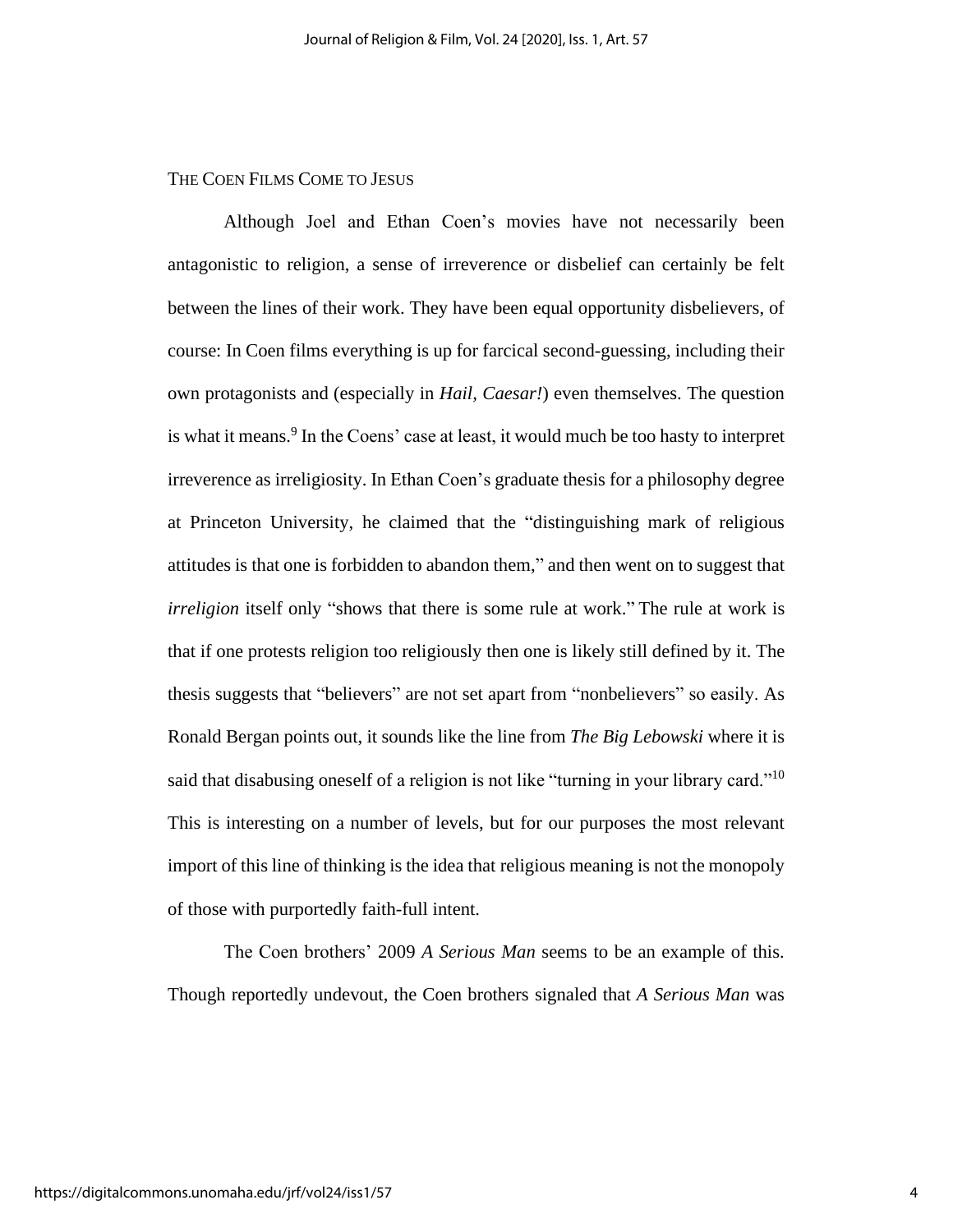working *with* rather than *against* the grain of their Jewish upbringing.<sup>11</sup> Take note of the film's dialogue between Mimi and its Job-figure Larry:

I don't mean to sound glib. It's not always easy, deciphering what God is trying to tell you. But it's not something you have to figure out all by yourself. We're Jews, we have that well of tradition to draw on, to help us understand. When we're puzzled we have all the stories that have been handed down from people who had the same problems.<sup>12</sup>

With this in the background, what might it mean for the Coen brothers to tell a tale of the Christ? In an interview anticipating *Hail, Caesar!* the Coens rather candidly said that not only would it be about "*faith and the movie business*," but would be more "grown up" than *A Serious Man*. "We just totally chickened out on that one," added Joel: "we're ready to answer the big questions now."<sup>13</sup> If this was a teaser for people like me, it worked.

Where such expectations were high, however, they were liable to be let down by the Christ-story's relegation to a fraction of *Hail, Caesar!*'s overall running time. When it comes to the Jesus film within the film, the scenes can be clustered into 4 acts and enumerated as follows:

| Act/Scene - Time |               | Framing                 | Description                         |
|------------------|---------------|-------------------------|-------------------------------------|
| 1/1              | $3:50 - 5:10$ | Full (mostly)           | HAIL, CAESAR! A TALE OF THE CHRIST  |
| 1/2              | $5:20-56$     | Screening room          | Centurion: To Rome!                 |
| 1/3              | $5:57-6:17$   | Full (mostly)           | Tarsus Merchant: What king is this? |
| 2/4a             | $9:14-10:10$  | On set to <i>action</i> | This is Rome  lots of energy!       |
| 2/4 <sub>b</sub> | 10:10-11:26   | On "revel" set          | Mutterings  of unrest in Palestine  |
| 2/4c             | $11:26-48$    | On set from <i>cut</i>  | We replaced passion with ardour     |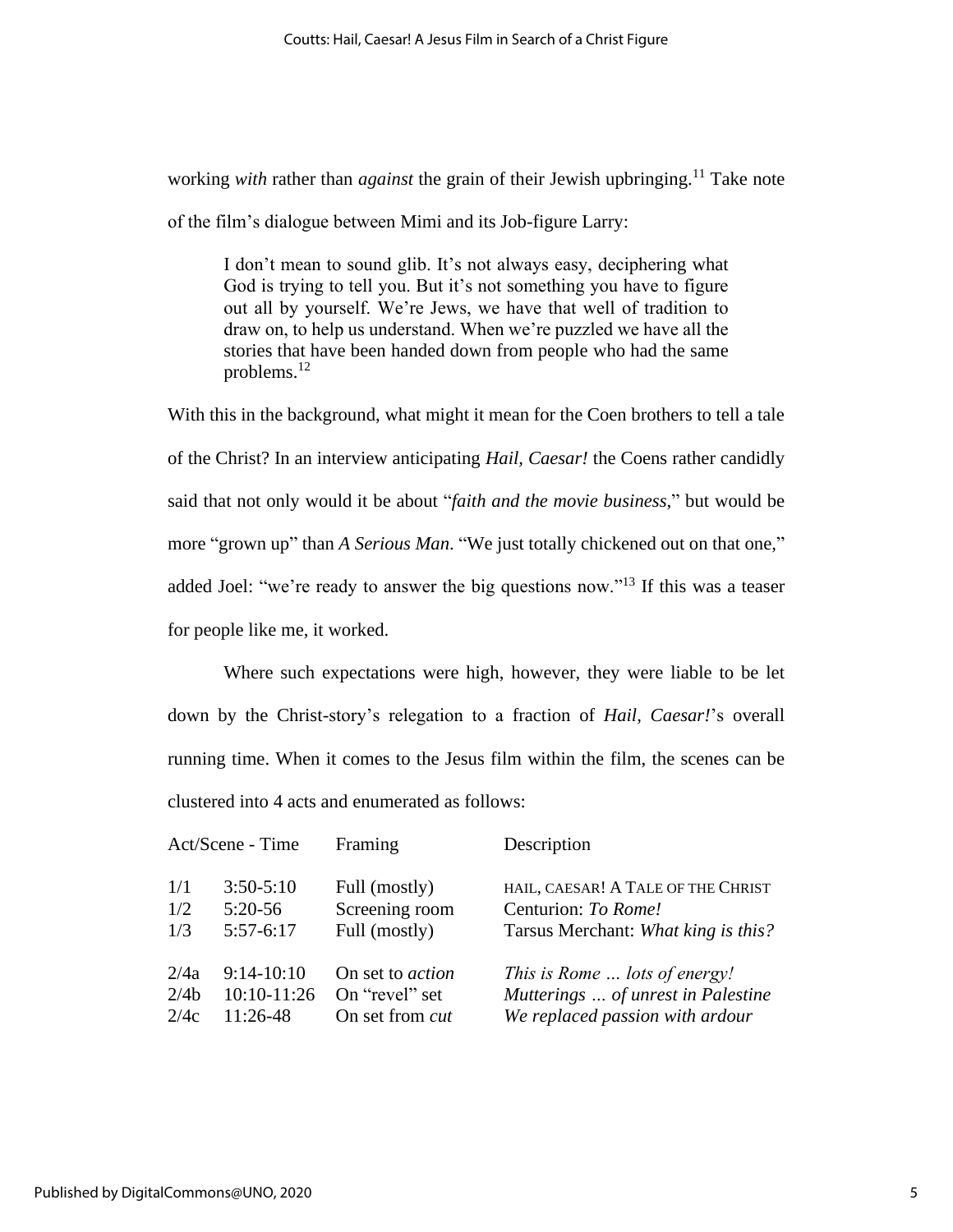| 2/5                       |                                               | $40:33-41:06$ Overlooking set                                                  | Stand-in attempts "Brazier scene"                                                                                               |
|---------------------------|-----------------------------------------------|--------------------------------------------------------------------------------|---------------------------------------------------------------------------------------------------------------------------------|
| 3/6a<br>3/6b              | $1:13:23-54$                                  | Full/screening<br>$1:13:55-14:30$ Screening takes                              | Romans before slaves! meets Jesus<br>Squint at the grandeur!                                                                    |
| 4/7<br>4/8<br>4/9<br>4/10 | $1:25:28-57$<br>$1:30:00-32:17$ Full (mostly) | 1:18:55-19:15 On Calvary set<br>On set at cross<br>$1:32:17-33$ On Calvary set | Studio Exec approaches the cross<br>Are you a principal or an extra?<br>Why shouldn't God appear here?<br>If we had but  Faith! |

All told there are 7 minutes where the Jesus film itself is actually "happening" on screen, plus another 3 minutes where the actors are interacting with its set in a way that enacts or engages an aspect of the Jesus story. At first this might feel like a dodge. Upon further reflection, however, perhaps *Hail, Caesar!* does with the Jesus story what Michael Altman said *True Grit* did with Protestantism; namely, by exploring what it would "look like without eternity," if "confined to the material world of everyday life." <sup>14</sup> If so, *Hail, Caesar!*'s Jesus would be the one prophesied by Isaiah 53:2, which said he would blend right in.<sup>15</sup> What if, by relegating him to the margins and holding him there on the cross almost completely out of frame, the Coen film said *more* about Jesus rather than less?

A PRIEST, A PATRIARCH, A MINISTER, AND A RABBI WALK INTO A STUDIO…

To see it as a Jesus film we must pay attention to the "theological elements" of *Hail, Caesar!* as a whole, not so much to see if any are "up to snuff"—as fictional studio-executive Eddie Mannix puts it in a pre-production consultation with four clergymen—but in order to see what the film is doing. Perhaps to the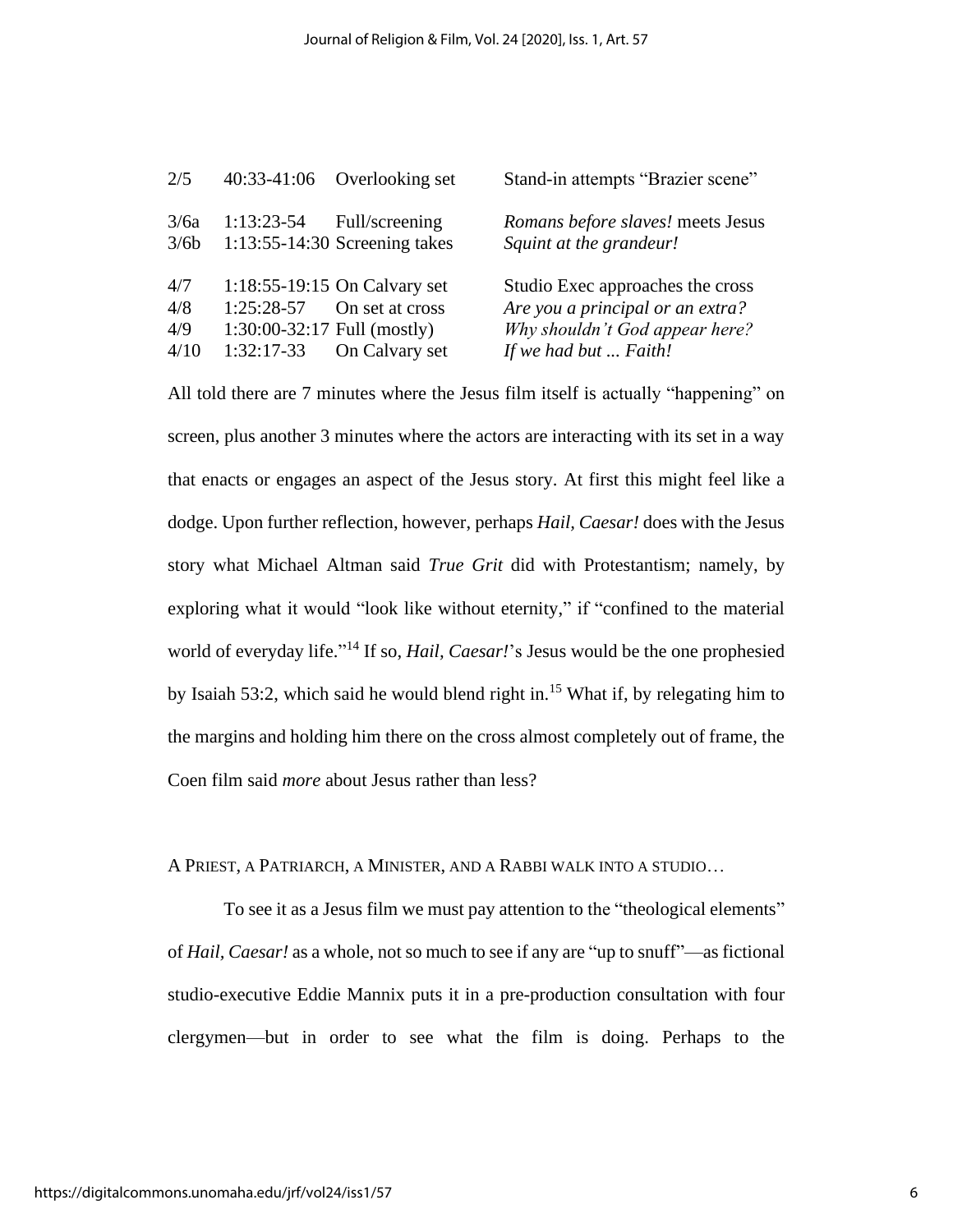disappointment of those who would prefer a religionless tale of the Christ, the Coen film puts religious jargon right up front.<sup>16</sup> In fact, as seen with the consultation of clergy toward the beginning, several of the movie's earliest punchlines count on the audience having at least a partial awareness of the theological subtext. This may be satirically meant to put theologians in their place, but the Coens tend not to drain their characters of the particularities of mannerism and language, so even when the clergy sound arcane they are not *merely* punchlines. Case in point: as if to gather up all the cultural-historical baggage for display on a board-room table, when Eddie Mannix invites clergy to consult on his film script he gets a cast of religious caricatures loaded with clever lines. The Rabbi testifies to God's love by pointing out "he likes Jews," the liberal Protestant minister says "God loves everyone," the pedantic Priest says "God *is* love," and the Patriarch warmly says "God is who is" —adding the wonderfully apophatic comment that Jesus "was not not-God."<sup>17</sup>

Space does not allow treatment of each theologism that gets picked up and played with in the scenes that follow, but one line worth brief reconsideration is the depiction of the Jewish God, Yahweh, as simply an "angry God." Given the Coen's noted distaste for this impression of divinity, it is likely that when they said this film would be less shy about the "big questions" this is partly what they meant.<sup>18</sup> On one level this is an understandable response to the impressions of one's religious upbringing, but on another level—especially given the historic problem of pseudotheological anti-Semitism—it behooves us to point out that this is not the fairest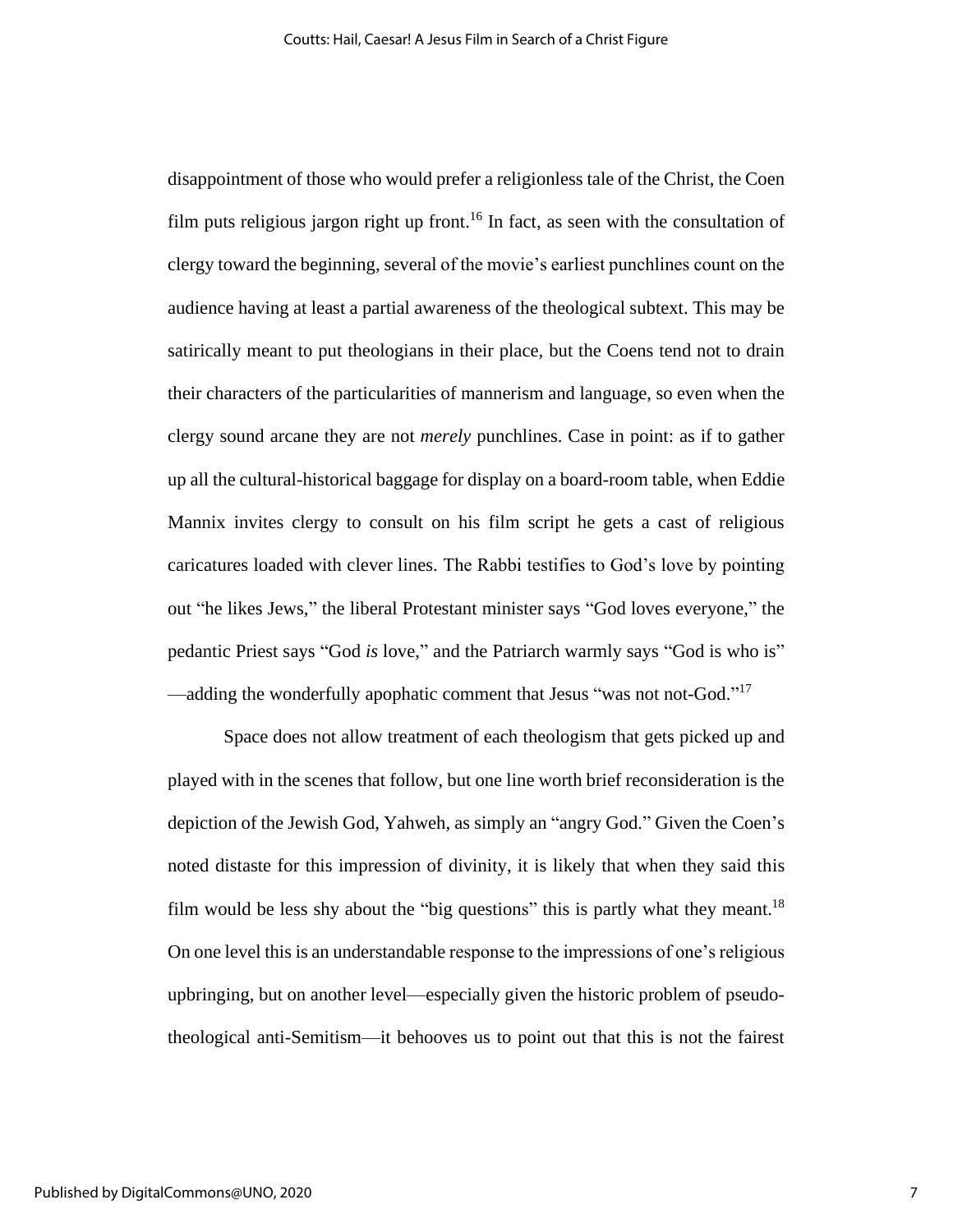depiction of the Jewish understanding of God. But the Coens are not naïve.<sup>19</sup> The film makes no discernible gesture in the direction of blaming Jesus' death on the Jews, but quite the contrary: Not only does Jesus take the brunt of *Roman* oppression, but his Hebrew identity is integral in this regard.<sup>20</sup> Furthermore, when the Rabbi challenges the clergy for using the supposedly "angry" God of the *Old*  Testament as a foil, he calls the bluff of their scapegoating and chides, "what, he got over it?" The number of viewers who think this all the way through might be few, but the question is nonetheless begged not only whether God even *could* change his attitude but also whether that *would be all salvation took*. There are questions of passibility and propitiation here which a theologically-attentive viewer could certainly examine, but the point at hand is that by the time *Hail, Caesar!* is fifteen minutes old it has given good reason to look carefully at its religious content. More to the point on that score, however, is Eddie Mannix's simple claim (uncontested by the clergy) that "for millions of people, pictures will be their reference point for the story." Before we go on it is imperative that we unpack the baggage in that statement.

#### A TALE OF THE CHRIST'S "REALIZATION"

When Mannix says "great masses look to pictures for information and uplift and, yes, entertainment," he is obviously burying the headline. This is the entertainment industry, and by his own admission it is not an altruistic pursuit of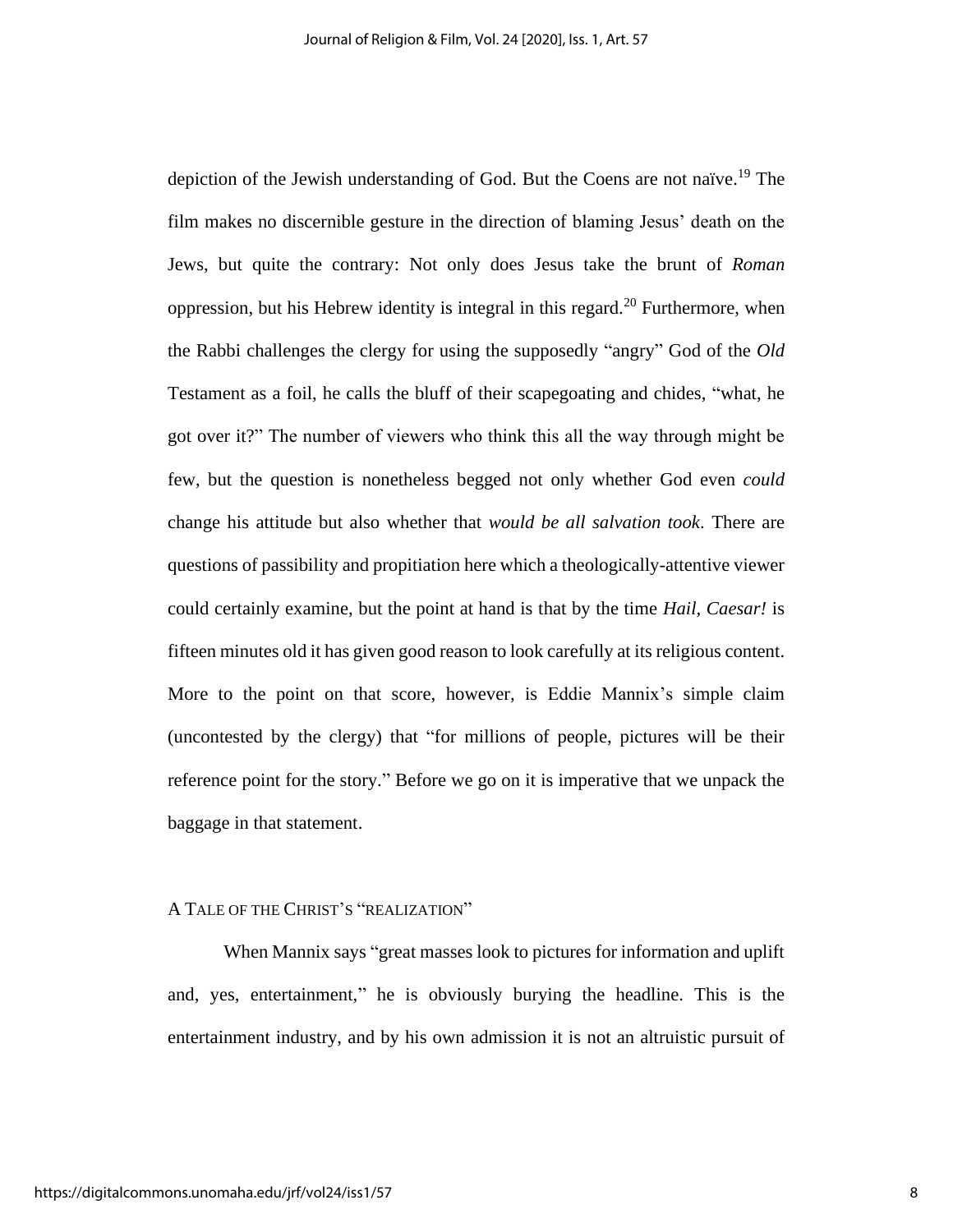"uplift" but the "market" that warrants the film's "enormous expense." But there is a related problem at work which the rest of the film really seems to explore; namely, the problem which arises when tales of the Christ are channelled into the insatiable consumer demand for inspiration. Especially when undetected, such a move can have a profound effect on the content and *telos* of the Christ story. To gain an appreciation for this, and to open up interpretive avenues for the Coen brothers' movie, we turn our attention to the prison letters of Dietrich Bonhoeffer.

After he penned them in the early 1940s, Dietrich Bonhoeffer's posthumously published *Letters and Papers from Prison* came under considerable scrutiny for their evocative suggestion that ours is a "world come of age" in need of a "religionless Christianity."<sup>21</sup> It is debatable whether the modern world turned out to be as "religionless" as anticipated, but such a debate is beside the point of what Bonhoeffer was actually saying. As Bonhoeffer's biographer (and recipient of the prison letters) Eberhard Bethge explained, the point of saying the western world had "come of age" was not to say that it was necessarily past its concern for God, but that it had grown suspicious of all the things it was previously supposed to have needed God *for*. <sup>22</sup> Many took this as licence for newfound autonomy from God, but that is not what Bonhoeffer meant—as is clear from his assessment of how the church ought to respond. Where God has been "pushed out," explained Bonhoeffer, for too long Christians have "taken up arms" against it "and allowed God to *function* as a *deus ex machina*," thereby reducing God to a "stop gap" explanation or a mere

9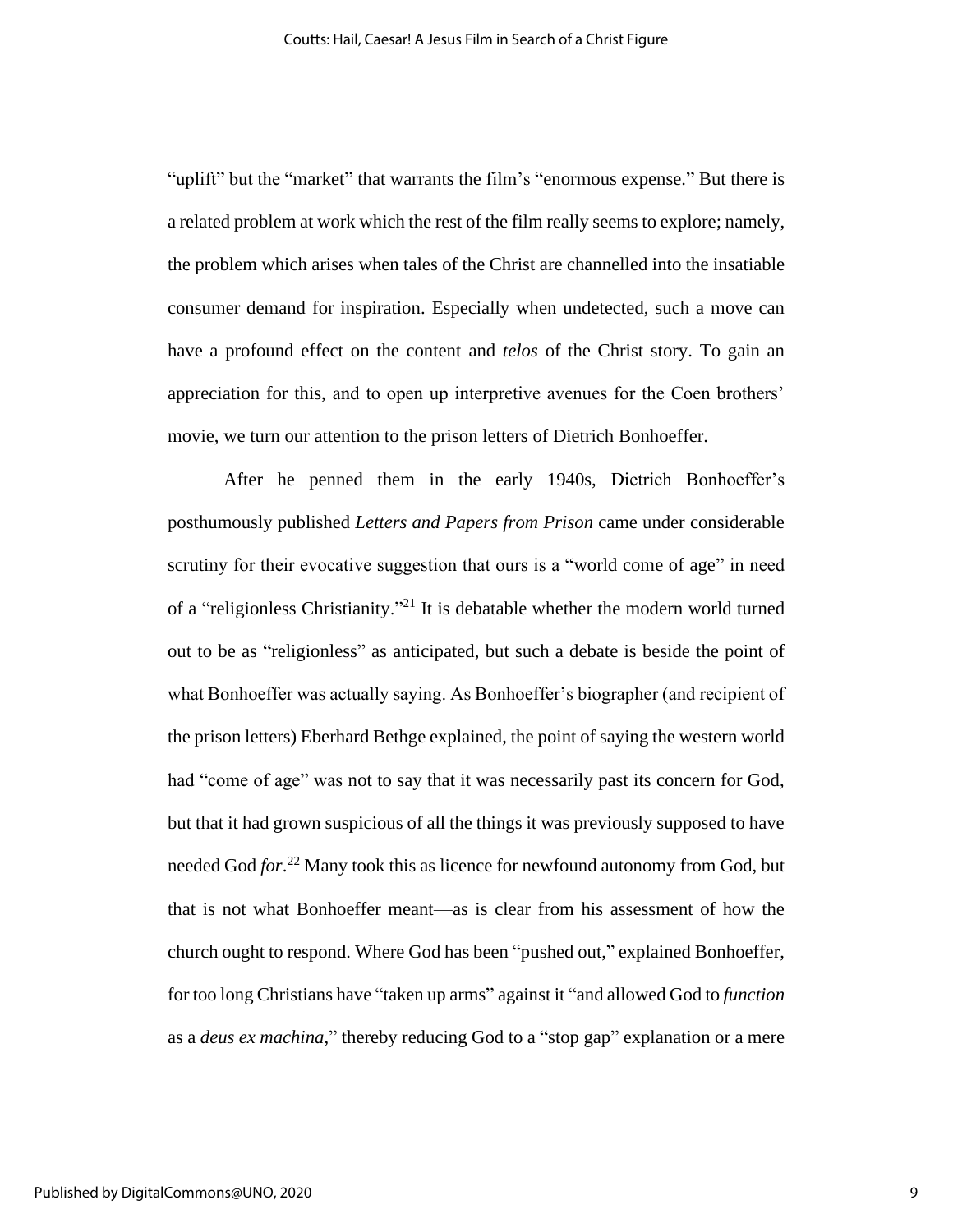"solution to life's needs."<sup>23</sup> Starkly put, the church becomes complicit in unbelief not by turning to atheism but by buttressing itself with religion.

In other words, the church sells itself to a *deus ex machina* when it employs the techniques of "secular methodism," conjuring up a felt-need for God (appealing perhaps to one's sense of inadequacy, doubt, or unfulfilled longing) in order to pounce with a gospel solution. Bonhoeffer calls this "religious blackmail" in which church ministers "peddle our wares" and "smuggle in" God.<sup>24</sup> For better or worse this sounds like the way Jesus films were used in the altar calls of my evangelical youth. After a while a person gets *deus-ex-machina* fatigue. If *Hail, Caesar!* makes fun of Jesus films, it seems to make fun of them for *this*.

We see this in the subtext when Eddie Mannix is (as the screenplay describes it) "groping" for a word to describe how "pictures" will be a "reference point." At first the script has him reach for the word "embodiment" until at the Minister's prompting he lands on the word "realization." We catch a glimpse of what this means later when a so-called "script girl" informs Baird Whitlock, the actor playing the centurion, that in his next scene the word "passion" has been replaced with "ardor." Whitlock—who we must remember is the send-up of all those manly Western actors playing converted centurions in Jesus-film history responds: "What? Why? I liked passion: it's strong! *Passion*!" On one hand this comicly shows how oblivious the leading man is to the Christian significance of that word, thereby satirizing his imposition of rugged masculinity onto the tale of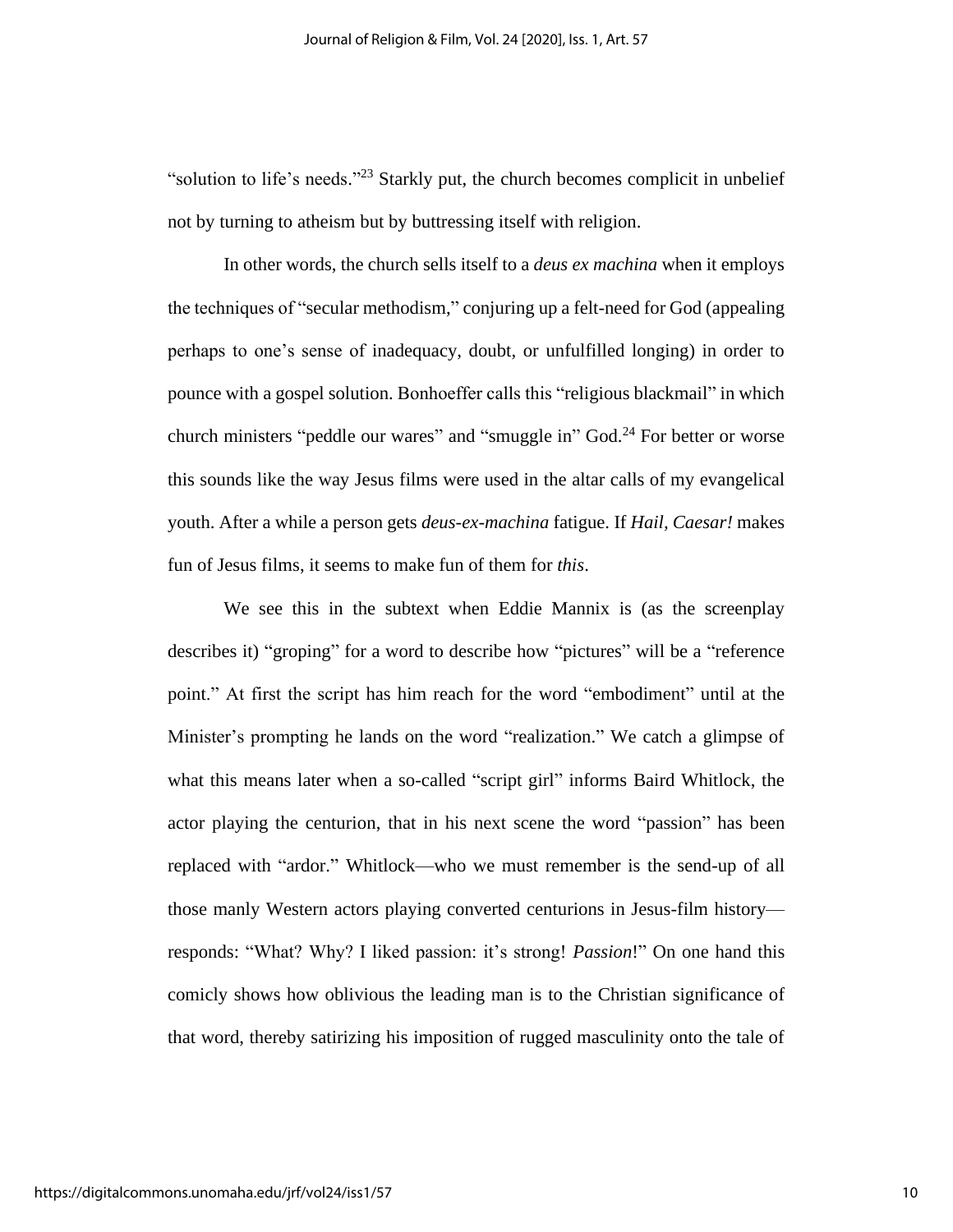the Christ precisely at the place where the story says otherwise, but on the other hand it triggers the viewer's initial agreement with his objection, even if for other than "manly" reasons. Though it soon becomes apparent that the script's reference is a romantic one, the inference is already there: Passion can be traded out for ardor, which serves as a symbol of the inspirational-experiential way churches have often sought to "realize" the gospel in a "world come of age."

Once a viewer catches a hint of this inference it becomes painfully apparent in the way the fictional movie studio obsesses more about the image of its actors and actresses than the image of Christ himself. The machinations of "uplift" overtake the story itself. At one point in the film Mannix says to an investigative journalist who is the twin of a gossip columnist: "People don't want the facts, they want to believe. That's our great industry—mine, and yours too."<sup>25</sup> This subtext is underlined when the industry comes under scrutiny in the middle acts of the film. Whitlock is kidnapped and converted by communists, who convince him that the so called "spiritual dimension" of cinema is just a veil for the power behind all the narrative control. The screenplay has fun with this, calling for the Jesus film's narrator to sound "authoritatively omniscient," which is later described as "Britishaccented, authoritative yet plummily comforting." More to the point, when Whitlock goes missing one of the producers laments that they have lost his "charisma"; the "star power" required for the "emotional climax" where it is seen that he has "absorbed the message of the Christ." For that scene the script calls for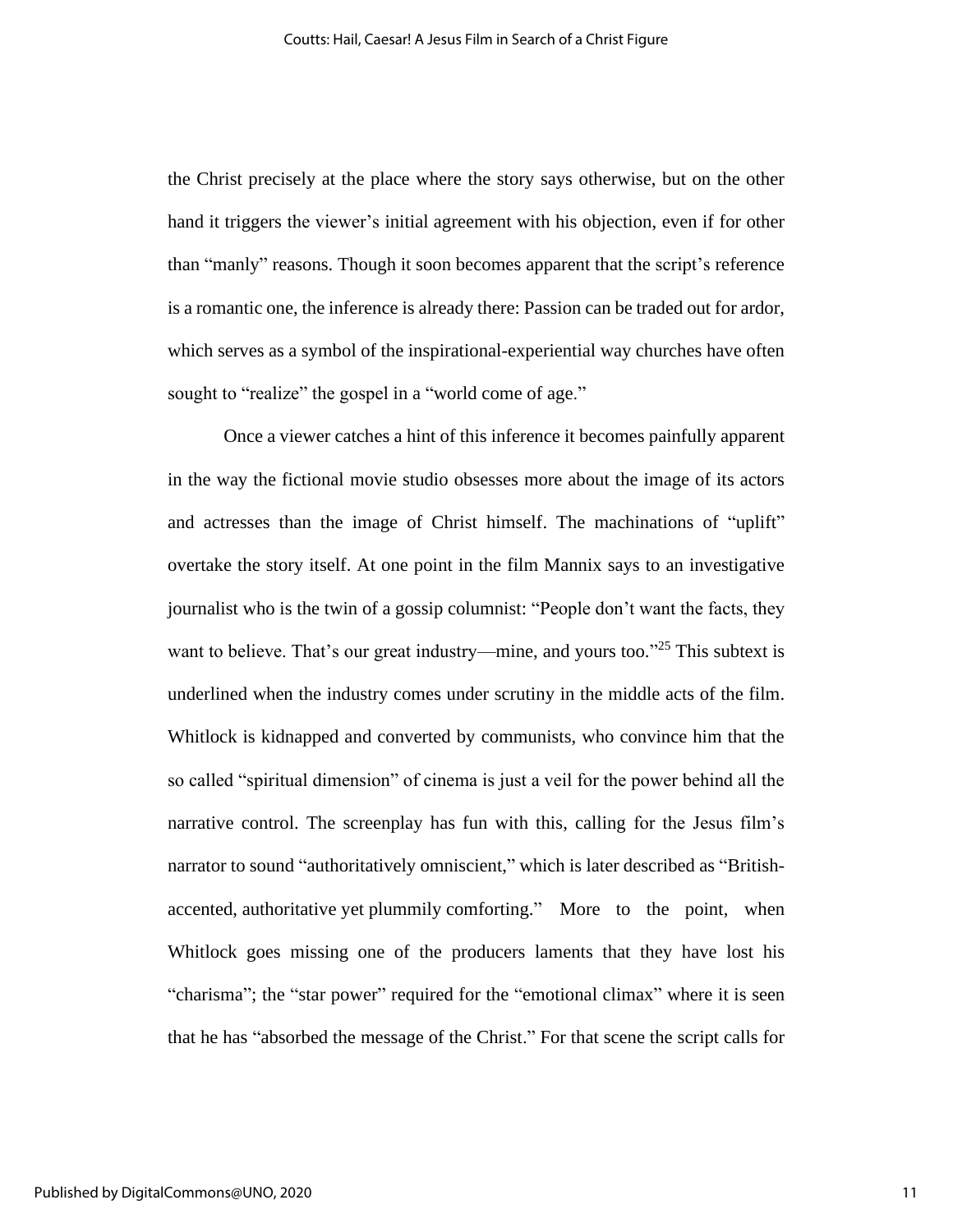a sense of "ineffable wonder," and the producer says: "This can't be faked! This is the heart and soul of the picture!" The joke of course is that it *can* be faked. The problem is that the stunt-double stand-in Chunk Mulligan is not up to it. In the producer's next line is a sad reflection of what gets internalized by all the Chunk Mulligan's out there who have been saturated by the religious affectivity of charisma-driven church leadership: "We can't give that speech to some—some some Roman schmoe!"

It is intriguing how much this jars against Bonhoeffer's take on things. Despite what was made of his *Letters and Papers from Prison* in the 1960s, Bonhoeffer did *not* recommend reacting to "secular methodism" by simply leaving God out of things.<sup>26</sup> When the modern world pushed the "spiritual dimension" into a tiny corner reserved for religion, the proper response was not just to magnify whatever space was left, but to reclaim Christ's mundane relevance in every corner. As Bonhoeffer put it: "God consents to be pushed out of the world and onto the cross."<sup>27</sup> In other words, by condescending to be pushed further in, God responds to *deus ex machina* with *theologia crucis*. God is free to self-reveal in and around *both* irreligion *and* religious affectation. This requires attentiveness to God's work amongst not only the melodramatic over-actors but also the script girls and Roman schmoes. Even though the Coen film is only fractionally inclusive of a Jesus film, on a Bonhoefferian interpretation it is noteworthy that the Jesus film's set and centurion bleed into almost every scene.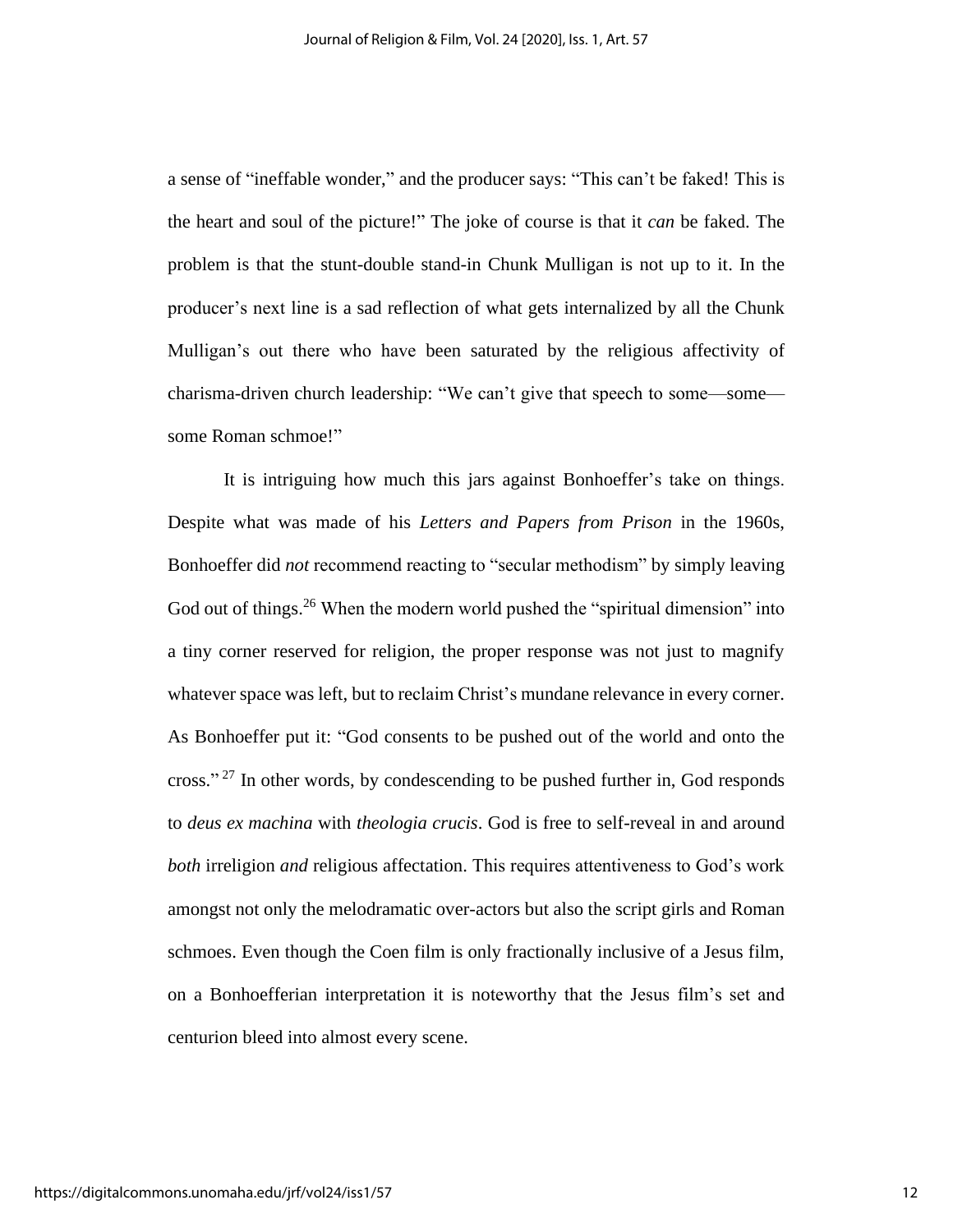Of course, for Bonhoeffer, to suggest that God allows Christ to be "realized" even within the trappings of "secular methodism" does not mean it is *good* or *right*  to carry on with the god-of-the-gaps approach, trying to funnel people's ardor into the tiny corner of life now reserved for spirituality.<sup>28</sup> As Daniel Trier explains, Bonhoeffer appears to want to say a simultaneous "yes" to "coming of age" out of idolatry and "no" to the "hubris" of human self-direction that fills the religious vacuum. <sup>29</sup> As Tom Greggs explains in *Theology Against Religion*, if we think of "religion" as the attempt to reach God (as Karl Barth did), then religion itself is a form of "unbelief".<sup>30</sup> Looked at this way, if Jesus films have been focus-grouped to serve consumer demand for spiritual "uplift," then a dose of *cultured disbelief* might be the occasion for simple faith. Whether or not we see this in *Hail, Caesar!* remains to be considered, but we do well to consider what Bonhoeffer recommended in his (posthumously published) *Ethics*:

Whenever the name of Jesus is still mentioned—even in ignorance, … even if with stammering and embarrassment—there this name creates a space for itself to which the slandering of Jesus has no access; there the power of Christ still has a sphere of influence; there one ought not interfere, but allow the name of Jesus Christ to do its work  $31$ 

Whether motivated by religious commitments or by an interest in film criticism (or both), Bonhoeffer's promptings lead us to give *Hail, Caesar!* another look.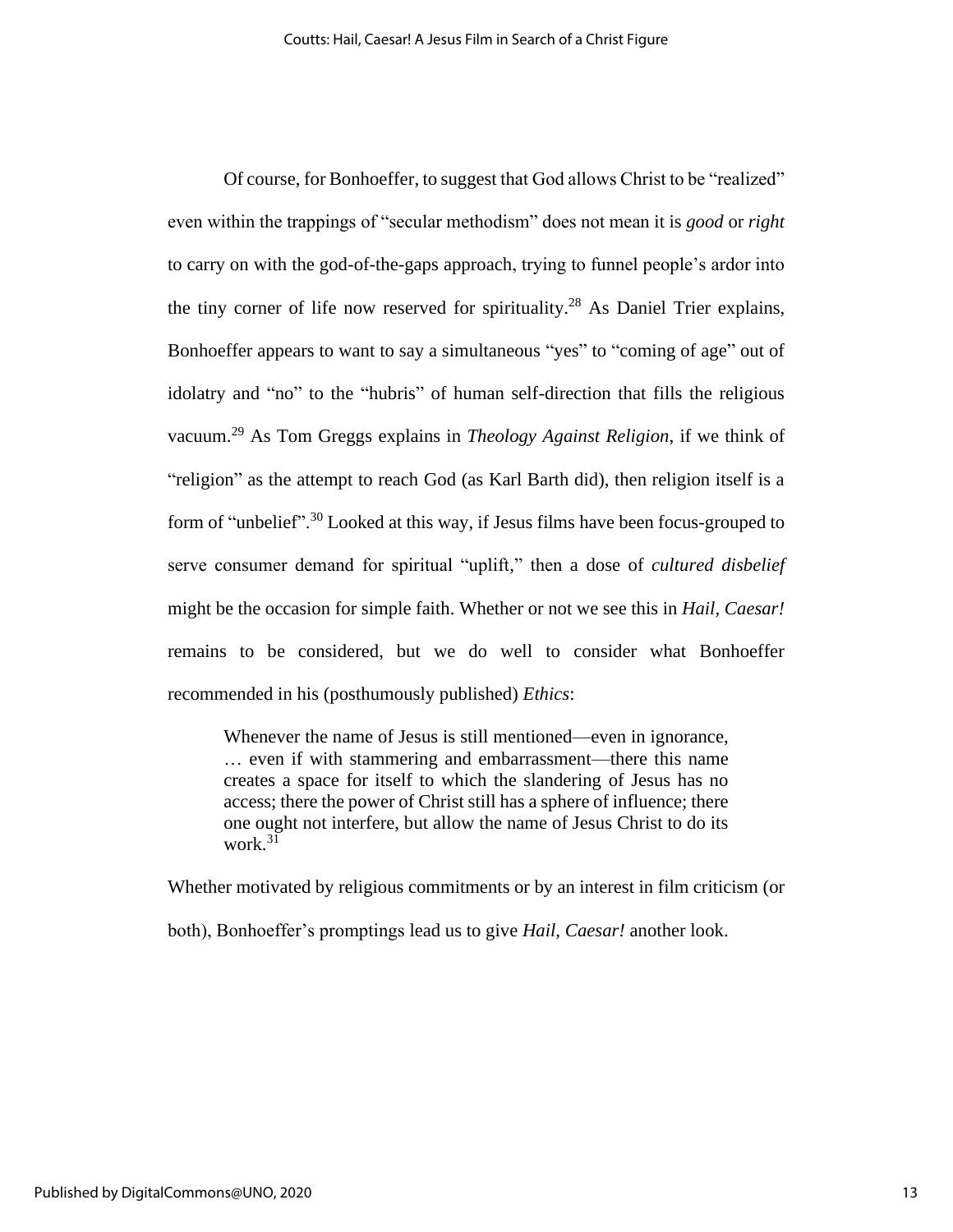"WHO PLAYS CHRIST?" (IS THIS EVEN A JESUS FILM?)

By rendering its Jesus film as just one of many pieces of studio business, *Hail, Caesar!* makes fun of how Christ gets played (i.e., manipulated) on the silver screen to meet market demands.<sup>32</sup> The first time we see Jesus is on a crucifix of the "suffering Christ" (as the screenplay describes it), in the church where Mannix goes for (a laughable) confession. The first time we hear the Lord's name is in an expletive immediately after, when Mannix catches a moonlighting actress (named Gloria, a.k.a. Mary-Jo) in the act of breaking contract and she exclaims "Jesus Christ on a scooter!"<sup>33</sup> As if to underline the satirical juxtaposition of severity and triviality, the film's final scene pans up from the studio to a water tower emblazoned with the word "BEHOLD." Following shortly after a final confessional scene, this can be seen as a chiastic repetition of that initial blasphemy. If "Jesus Christ on a scooter" is a soft form of "taking the Lord's name in vain," then the continued exploitation of the Christ for marketable purposes is the harder form of blasphemy that has just been witnessed. In a sense this is the film's invitation: to behold the Christ, *if* he can be seen behind all the make-believe.

It is thus the Priest's question (in the clergy consultation scene) which pervades the film: "The nature of the Christ is not quite as simple as your photoplay would have it," so "how should God be rendered in a motion picture?" The film presses this question again and again, expressing it with incremental significance. Soon after we hear the studio owns "the rights to Gloria's likeness"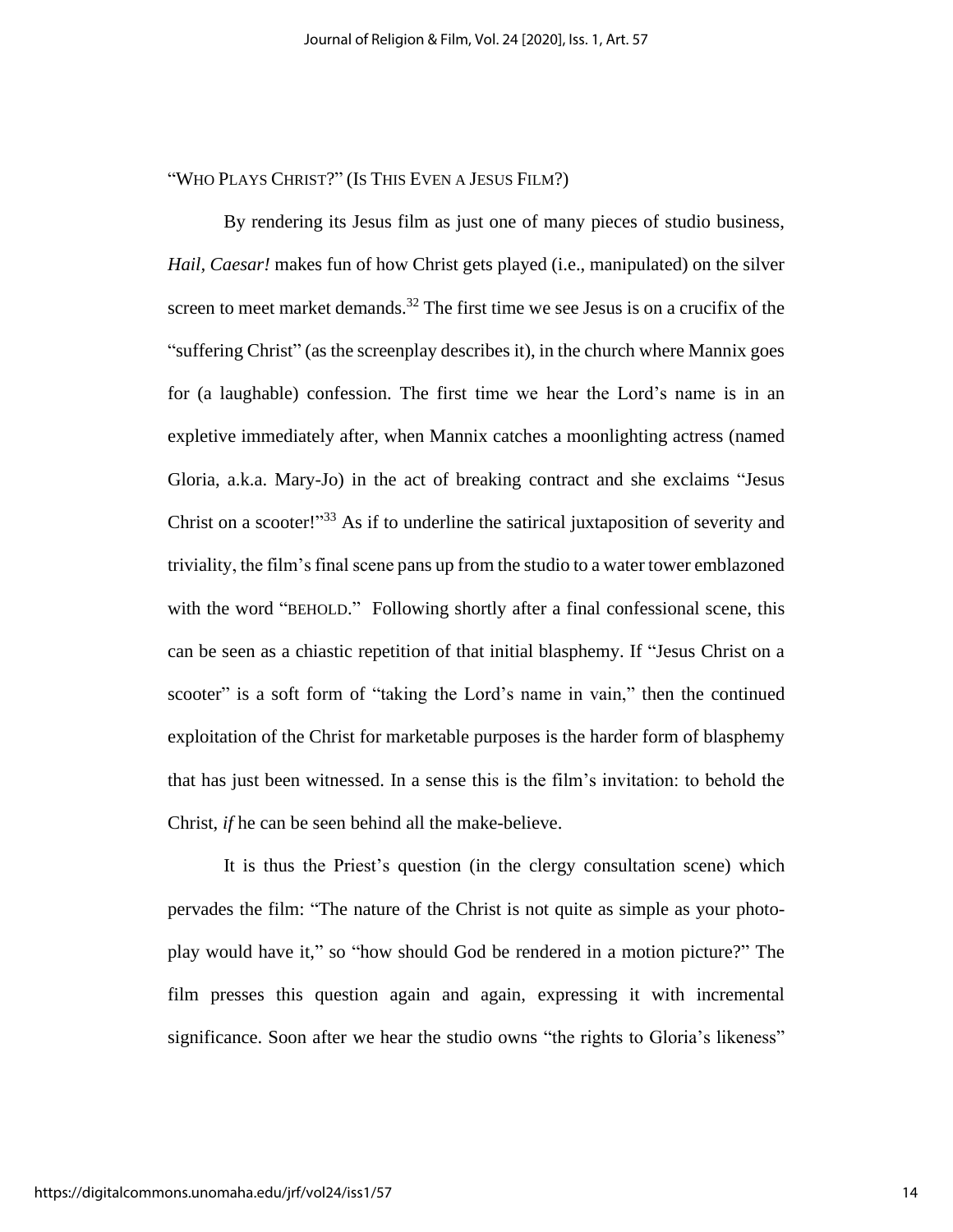we are whisked to a shot of Saul's conversion where he mutters the question "What thing is this?" and the reverse-shot is a black screen with white letters that say "DIVINE PRESENCE TO BE SHOT." Here the Coens tastefully avoid transgression against their Jewish heritage while comically reminding us that the studio is happy to claim the rights not just to Gloria's likeness but to the Godhead's as well. The lines are blurred between hailing Caesar and hailing Capitol studios.

As mentioned, however, the Coens barely show Jesus at all. In fact, in the entire film—after the initial crucifixes and the Minister's fawning question, "Who plays Christ?"—we only see Jesus' back and then his feet at the bottom of a cross. As the movie nears the hour and a half mark, audiences are thus made ready to laugh at the stage-hand's question at the foot of the on-set cross, when he looks up and asks "*who are you?*" The resonance with Bonhoeffer's *Letters* at this point is remarkable. As Bethge put it, Bonhoeffer called for a faith which treated "Christ as subject rather than object," which shifted from talk of "who Christ really is for us today" to the more pointed address "who are YOU today?"<sup>34</sup> On the Calvary set, when from out of frame the actor playing Jesus answers that his name is "Todd," the question is asked which breakfast he gets, to which the follow up question is whether he is a principal actor or an extra. On a Bonhoefferian reading, then, these are the questions the film satirically and rhetorically poses, not only to viewers but to anyone who dares make a film of this sort: Is Jesus a principal or an extra? As the Coen film has it, even the on-screen Jesus is unsure. Between our chuckles we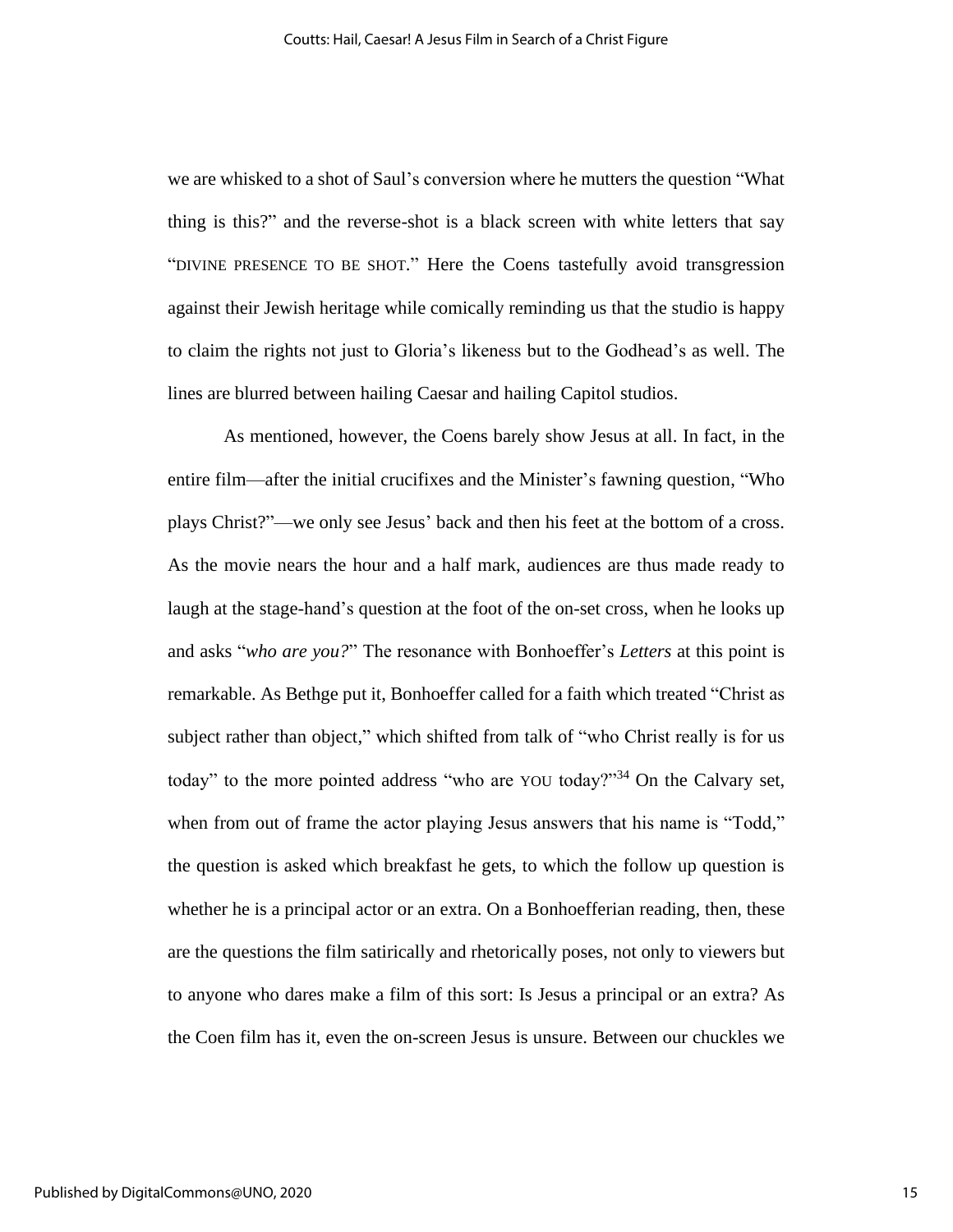can hear a subtle reproach in his quivering but questioning reply: "I *think* I'm a principal?"

The poignancy is pronounced in the final scene of the Jesus-film-withinthe-Coen-film. As it rises to its inspirational crescendo, the centurion at the foot of that same on-set cross asks, "what manner of man is this?" After a monologue which would rival the gospel content of any in Jesus-film history if it was not so beset with irony, we come to the climactic line of both the Jesus film and the Coen film that contains it. In the comic beat after Whitlock forgets the final word—which would have revealed exactly what viewers need in order to perceive the truth there is a subtle call for the audience to intuit whether they wish to insert "faith" or not. In the background, while Baird Whitlock is cursing himself for forgetting his line, the script girl can be heard to say "we changed it," signaling that the excision of faith (and its implicit replacement with something more memorable or inspiring) goes deeper than the absent-minded actor.

## "WHO PLAYS CHRIST?" (IS THERE A CHRIST FIGURE IN THIS JESUS FILM?)

Given his paucity of appearances, we might return to the question from another angle, this time asking whether *Hail, Caesar!* contains more Christfiguration than Jesus' own lack of face-time would suggest. Based on what has been said thus far we might be excused for concluding that the film simply deflects our attention elsewhere, either to agnosticism or to heaven. (In the first case, "DIVINE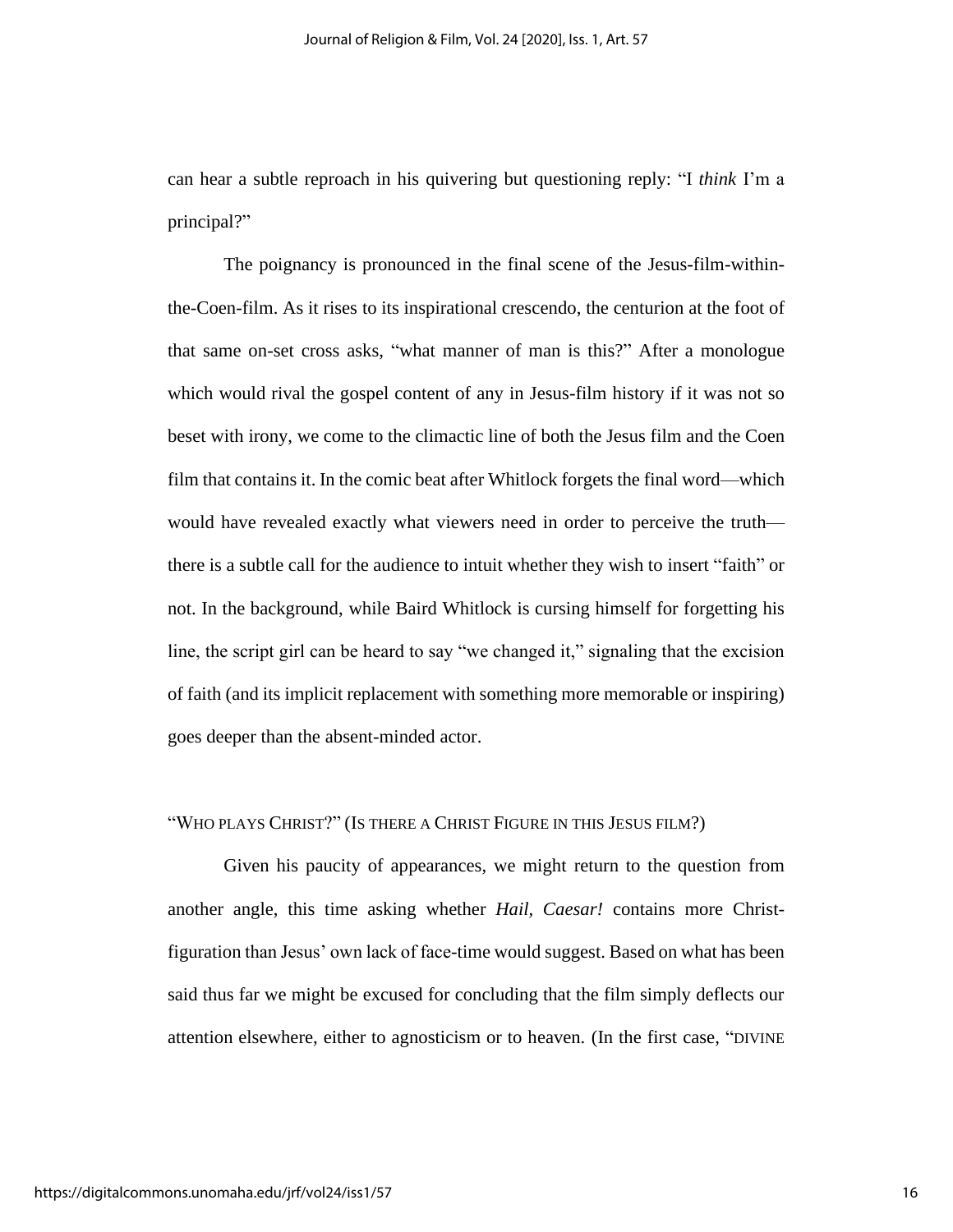PRESENCE TO BE SHOT" would be a satirical tease, and in the second an eschatological teaser). However, given that the creed has Jesus ascending to heaven after commissioning his disciples to be his witnesses in the world, motivated viewers might be led to consider a third option, which is to look at the players around him. Regardless of theological motivation, the cinematic cues are suggestive enough on their own. As actors and onlookers are almost seamlessly interwoven with the sets and scenes of ancient Rome and Calvary, they become implicated in the audience perception of the Jesus story. The actor on the cross might *think* he should be a "principal," but Hobie Doyle redirects the viewer's attention when he says to "look at the extras."<sup>35</sup> In Doyle's case the reference is to suspicious activity, but the mounting impression is that if we want to see Jesus in the film we might need to look for Christ figures at the sandal epic's margins. <sup>36</sup> Prompted by all of the above, in closing we consider three such candidates, interpreting them in conversation with themes from Bonhoeffer's *Letters.* 37

#### THE TEMPTATION OF EDDIE MANNIX

The most prominent candidate for the place of Christ figure in *Hail, Caesar!*  is the studio executive in the middle of all the action. As Alissa Wilkinson observed in her review for *Christianity Today*:

This is a passion play, one with Eddie Mannix at its center, our Man of Sorrows, the savior of the (movie) world.... But he has reached a crossroads—a point of temptation, if you will. The tempter is a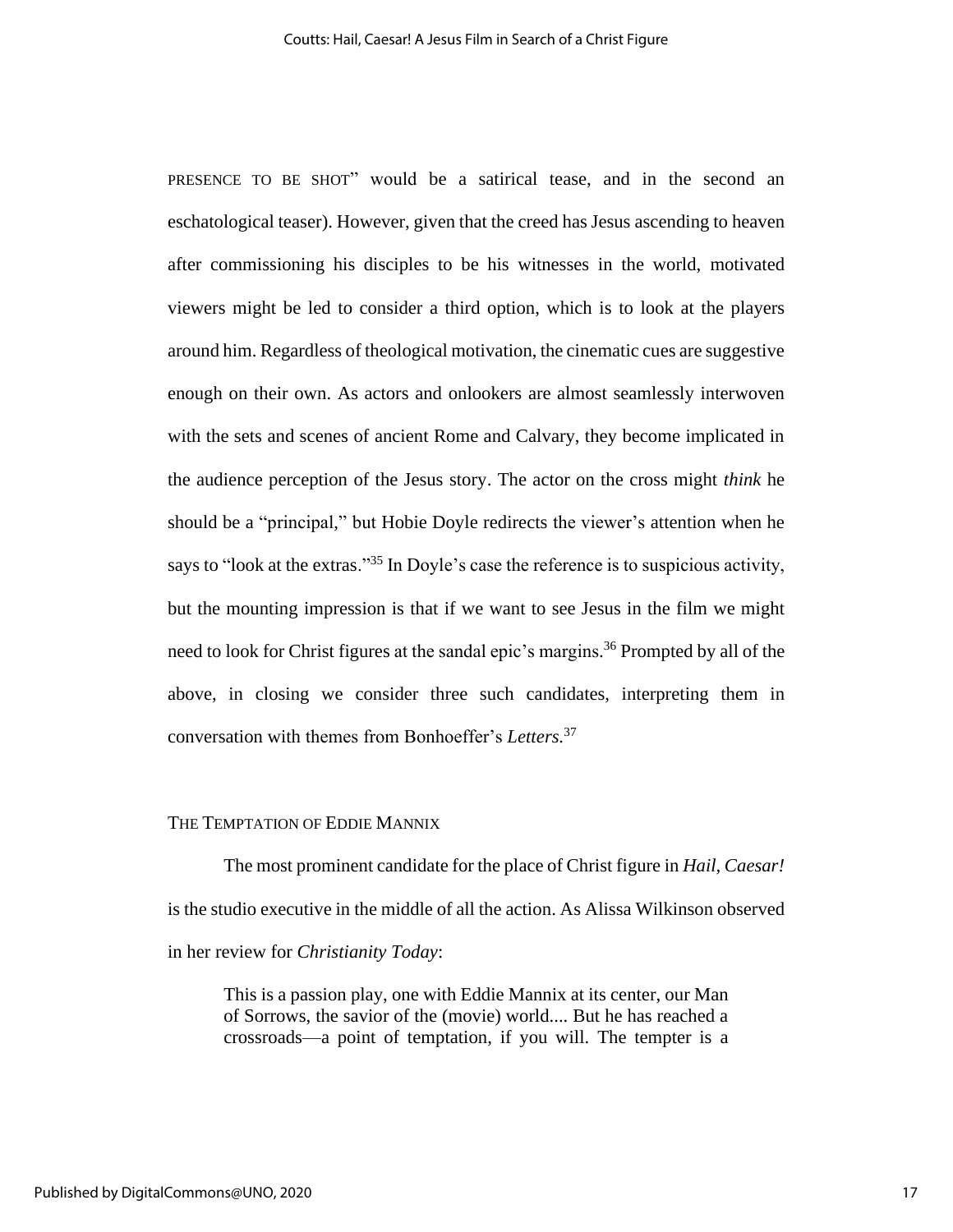friendly Lockheed Martin executive, who wants him to abandon his true work in the world and come live the easy path.<sup>38</sup>

There are good reasons for this interpretation. Mannix is the focal point, and in the 27 hours covered by the film there is a foreboding sense of the gospel passion narratives as he checks his watch repeatedly (always at the top of the hour). As noted, in the film Mannix is also tempted three times to join the Lockheed team, to do something "serious" with his life.<sup>39</sup> In one he is lured by a picture of an H-Bomb test, in another he refuses food, and in the last temptation we see Mannix praying over Lockheed's "generous" offer letter, "forearms on knees," appearing to pray.<sup>40</sup> We are led to conclude that the answer to his prayers finally comes when he is in the confessional booth with the "Father," who says "God wants you to do what is right." We have just heard Mannix interpret this as a dilemma between a way that is easy and a way that is hard. For all that has been satirized about film industry, the fact that he chooses it over the H-bomb, right after the climactic centurion conversion scene, is made to feel like the right decision. There is much here to recommend Mannix as a Christ figure.

However, it is also the case that Mannix is not so much to be admired. He hits an actress and an actor, plays the part of an absentee father and workaholic, and heads up a manipulative industry that exploits the market of human emotion. The only people really keeping him honest are his wife and the priest at confession, but her opinion is hardly sought and in the final confessional scene the priest is mid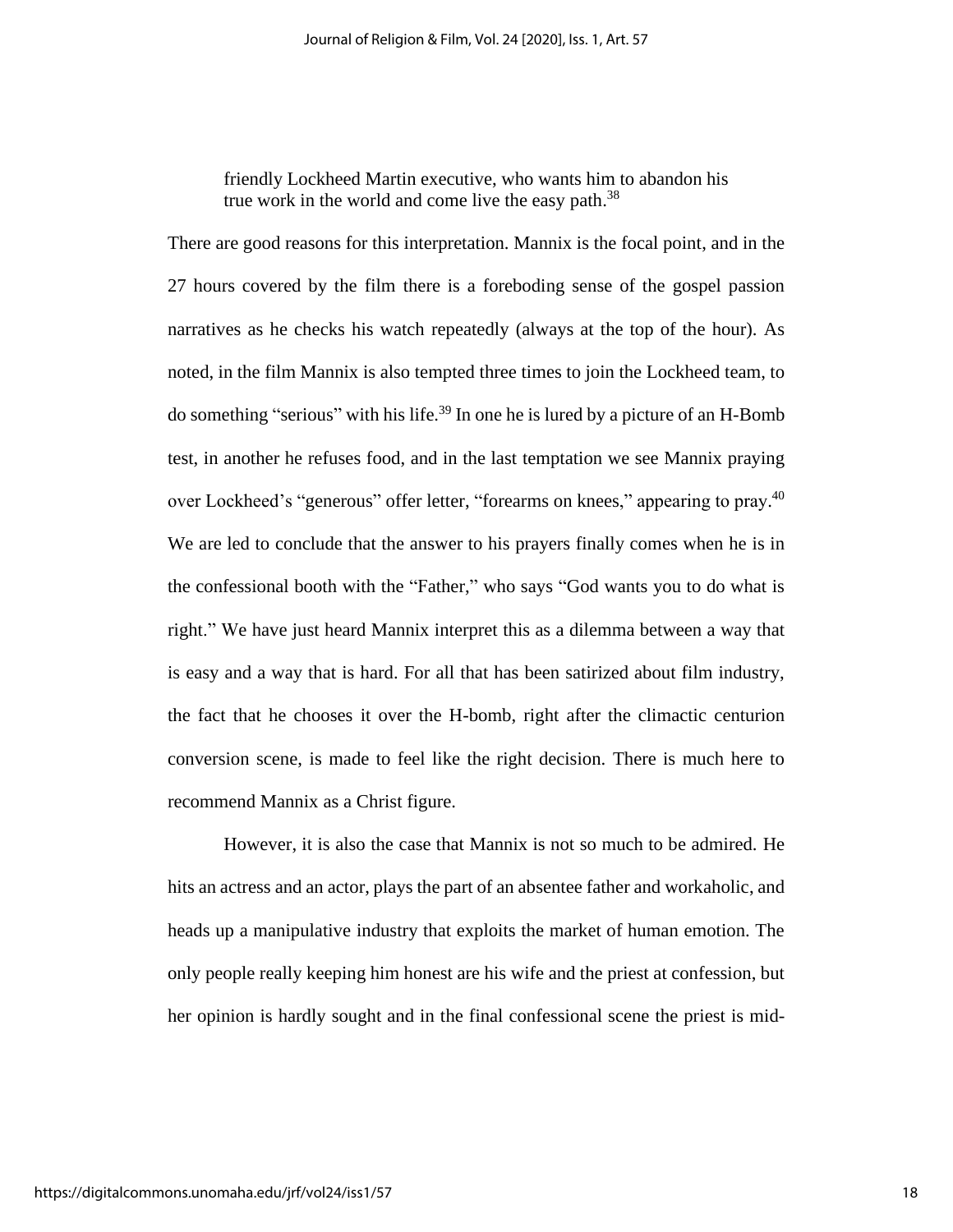sentence when Mannix walks out having heard what he needed to hear. Never mind that the priest was about to reify his "inner voice": Mannix was miles ahead of him. None of this is to deny the centrality of Mannix to this would-be passion play, nor is it to deny the moral character development that can be detected in his story arc, but Mannix is more pilgrim-confessor than Christ-figure.

In noting this it can be instructive to return to Bonhoeffer's exploration of "religionless Christianity" in a "world come of age," which reminds us not to be too dismissive of the place of the confessional in Mannix's character arc. Despite what "religionless" seems to imply, Bonhoeffer continued to see a place for historic spiritual practices, which his (coded) prison letters referred to as "arcane discipline."<sup>41</sup> In the film of course, Mannix and priest conspire to satirize the confessional booth as an echo chamber on one side and a harmlessly arcane ritual on the other. But it nonetheless serves as the place where Mannix hurries past religious jargon to penitently replay his everyday life before God. As a kind of religious check-point, one sees how the confessional comes under Mannix's own thumb, even as one sees how he might have lost his soul without it. In sum, while Mannix is the character most obviously sustaining the religious motifs of the film, he also reveals the need sometimes to look past religious trappings if one wants to find the Christ.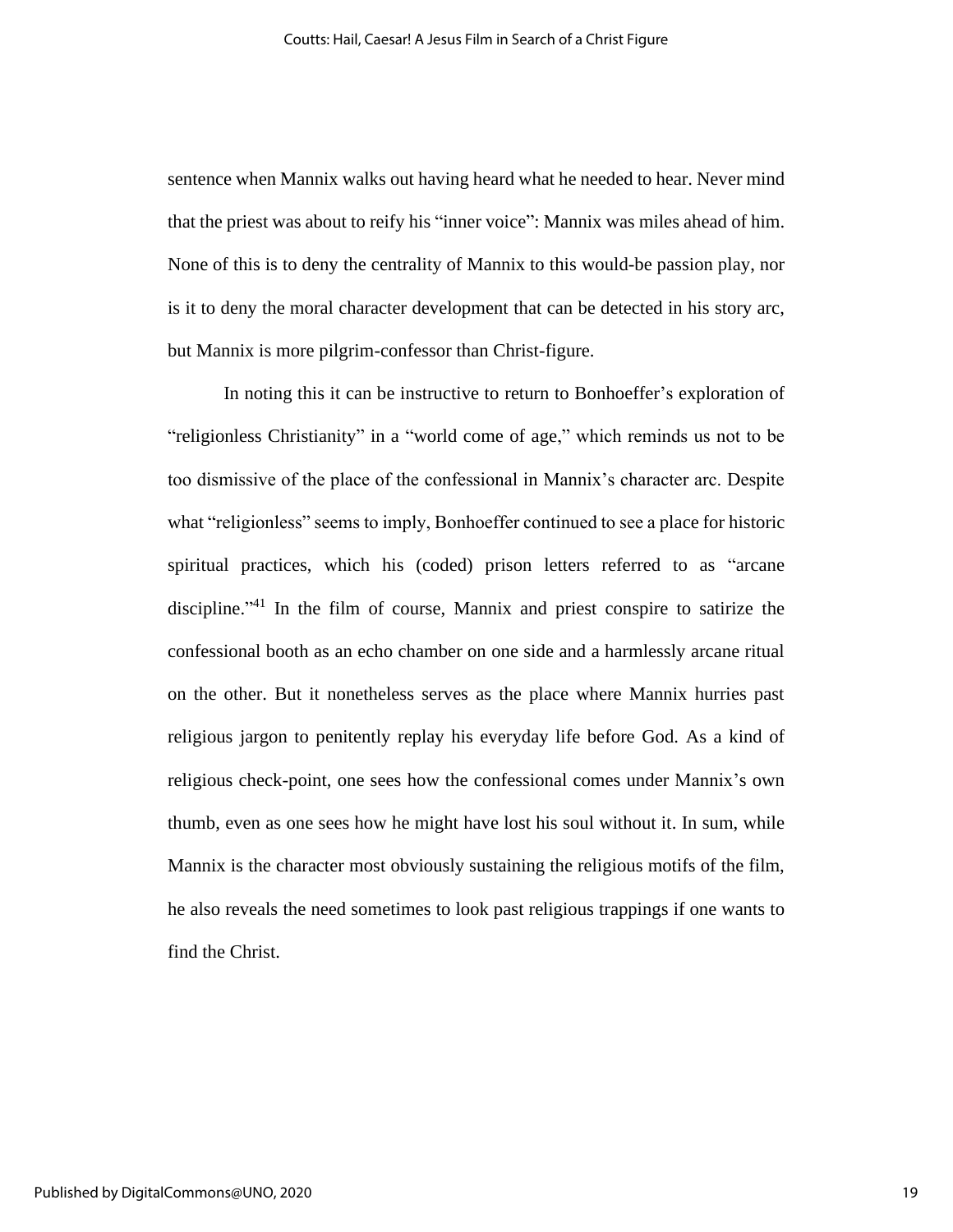## THE SAVING OF BAIRD WHITLOCK

Given that so many Jesus films have focused on the conversion of a centurion or a slave, it may be worth asking whether George Clooney's centurion is in some way a Christ figure. On one hand the easy answer is no. On the face of it, Baird Whitlock makes little more than a mockery of the old conversionist trope governing so many tales of the Christ. Latest in a lengthening line of "loveable doofuses" that Clooney has played for the Coens, here it is his charismatic dupability that serves up their farcical portrayal of the belief industry. Despite the fact that he never changes costume in the entire film, Whitlock is seen as a spiritual chameleon, ready to fall for any *deus ex machina* that might be thrown at him, not for his own sake but for the sake of his audience. In this it is his rugged charm and charisma that makes him a valuable asset for the mobilizers of a cause, be they be Communist writers or Capitol studios. As he fulfils the type cast by John Wayne in the Jesus films' post-war second wave, he offers it up for a laugh.

On the other hand, there is a sense in which the centurion-convert does illumine the Christ figure in the Jesus film, not by portraying the man but by portraying his effects and singing his praises. By the time Whitlock reaches the end of his climactic speech, not only has he been "saved", but he has also delivered a rather pronounced summation of the Christian gospel. That his character has to that point been so irreligious only makes his proclamation stand out all the more. To some degree it is even promising that he forgets the final word "faith," since on a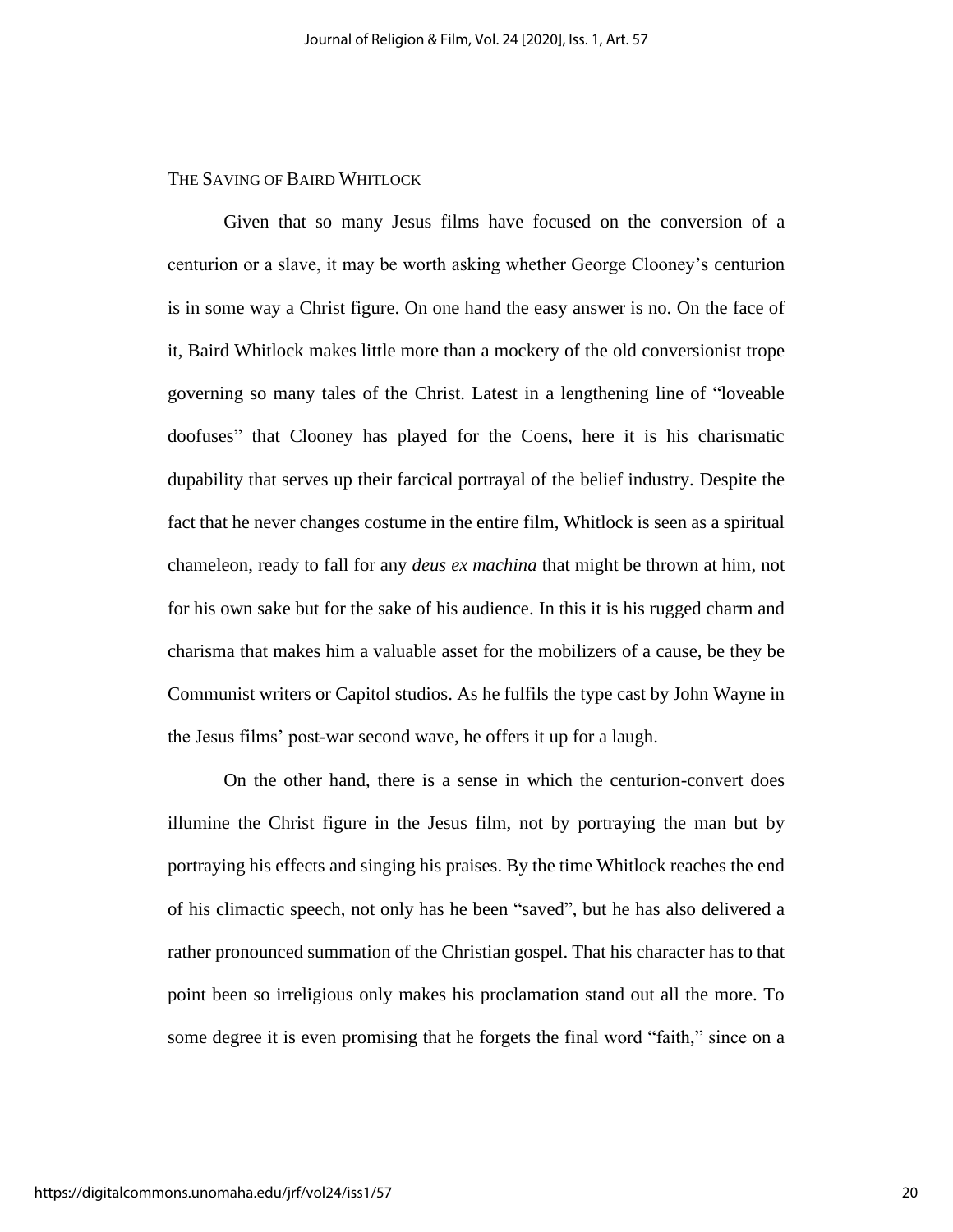Bonhoefferian account the worst thing he might do could be to search inside for some shred of felt-sincerity on which to hang his future. As Bonhoeffer said in his letters to Bethge about the questionability of "religious blackmail," what "makes someone a Christian" is not the "religious act" of "thinking first of one's own needs, questions, sins, and fears but allowing oneself to be pulled into walking the path that Jesus walks." As one of his examples he names "the centurion at Capernaum, who makes no confession of sin at all, [but] is held up as an example of faith."<sup>42</sup> Having said this, it would still be a stretch to call Whitlock a Christ-figure in any meaningful sense of the term. However, together with Mannix the movie producer, Whitlock the centurion certainly serves as the vehicle for the Jesus film to implicate the entirety of the picture. $43$ 

#### "WOULD THAT 'TWER SO SIMPLE": THE "RELIGIONLESS" HOBIE DOYLE

When looking for a Christ figure in the film, the best cue is someone who saves. This brings us to Hobie Doyle (Alden Ehrenreich): the "dust actor" who has been moved from shooting Westerns to a more sophisticated film that has him way in over his head. But Hobie is there to serve. In the shadow of Clooney hamming it up as a simpleton is the understated simplicity of this regular "schmoe" who does nothing but try to help out where he can.<sup>44</sup> There are a number of signals that Hobie holds a special place in the film. Against the backdrop of the aforementioned reticence to display God's image or show Jesus' face in the film (together with the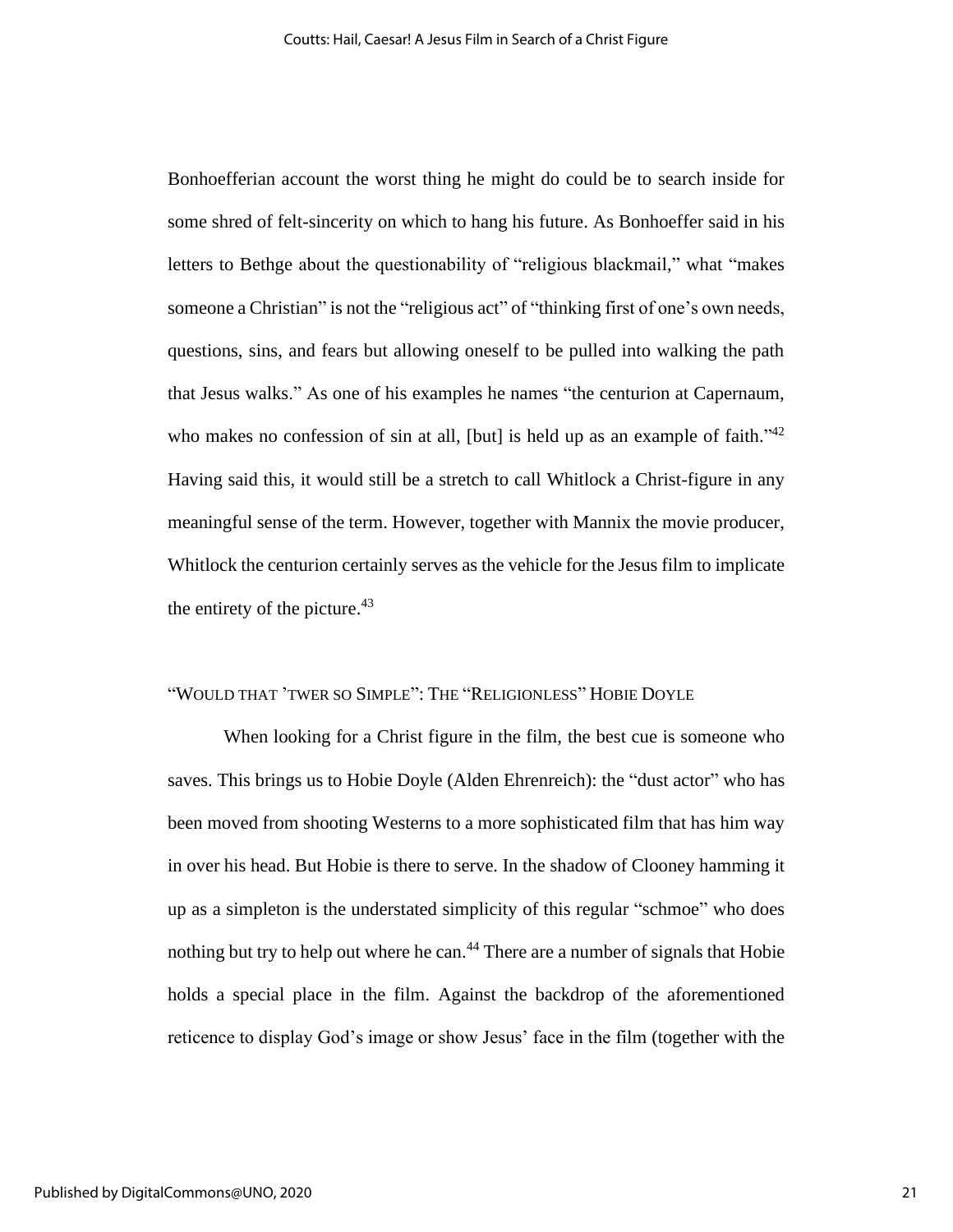sub-plot of studio rights to the actor's image), it is curious that Hobie is told "we're changing your image," only to remain himself. The biggest laughs in the film are when he cannot seem to utter the sophisticated lines the director (Ralph Fiennes) is feeding him—but by the end Hobie gets through as he is, and simply serves. Hobie has this way about him, as seen when Mannix is unable to deceive him, and trusts him implicitly when he innocently offers to run out on a whim to fetch a briefcase.

More to the point, however, almost unnoticed, in the film it is Hobie Doyle who saves the day. Hobie saves Whitlock by getting him out of the communist "cell" moments before the police bust it up, at which point his career would have been ruined; he saves Mannix, who would have been implicated; and thus he saves the film from shooting its climactic scene with Chunk Mulligan, or perhaps from never being finished at all. Perhaps in the grand scheme of things it is a rather mundane salvation story—for which Hobie never takes any fanfare—but for the Coens that is often the point. It has been a recurring theme of Coen films to satirize the typical hero and counter it with what Erica Andrus calls the "elevation of the ordinary to the heroic."<sup>45</sup> In fact it may be a hermeneutical key to Coen films when the Stranger introduces the Dude in *The Big Lebowski* and says, with typical Western voice-over gravitas: "Sometimes there's a man—I won't say a hero, cause what's a hero?—but sometimes, there's a man." It is not so much a romanticization of the common person but a caricatured exaltation of those who exhibit what Julian Baggini calls "the banality of good" in circumstances either quotidian or dramatic.<sup>46</sup>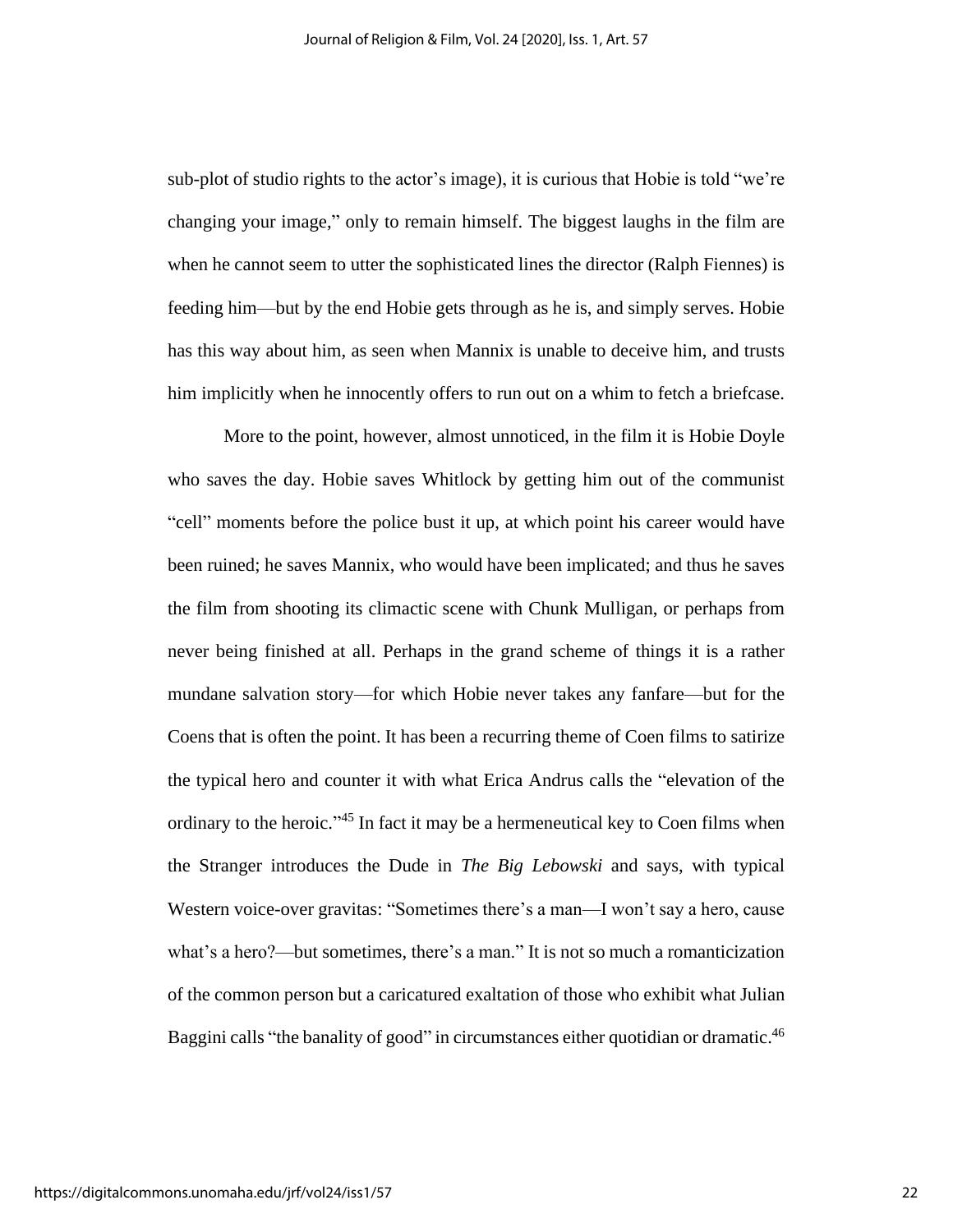If the Jesus of *Hail, Caesar!*'s Jesus film is a "kid they found in a talent hunt" named Todd Hocheiser, maybe the Christ figure of the over-arching Coen film is one of the commonest of its characters. This movie is so replete with references to the "little guy," the "ordinary man," the "common man," and the "simple" that it is hard for it not to add up to something. $47$  One only has to have seen the aforementioned line-learning scene once to remember the line "would that 'twer so simple," wherein "simple" is said twenty-one times. The "simple man" depicted in the bright shadows of the Coens' Jesus film is remarkably like the one Bonhoeffer suggested might survive "secular methodism" and carry on with "religionless Christianity."<sup>48</sup> He pictured people too busy being faithful with quotidian responsibilities to be riled up by existential soul-wrangling. As Bethge sums up Bonhoeffer: true Christianity "must share in the secular problems of ordinary human life, not dominating."<sup>49</sup> With this in mind and the arc of the film in view, one gets the sense that Hobie Doyle could be the Christ figure that makes *Hail, Caesar!* a remarkably Bonhoefferian Jesus film.

Given that it is a farcical portrayal of the culture that perpetuates such films, and given that there's a comedic appropriation of Jesus Christ that nonetheless pervades it, I conclude with the following suggestion: Rendered as such unto Caesar, the Coens' laughably Americanized Jesus is begging to be disbelieved, all the while subtly suggesting that disbelief in such a Jesus could be closer to belief in the actual Christ. Where culture has been saturated by a Christian religion carved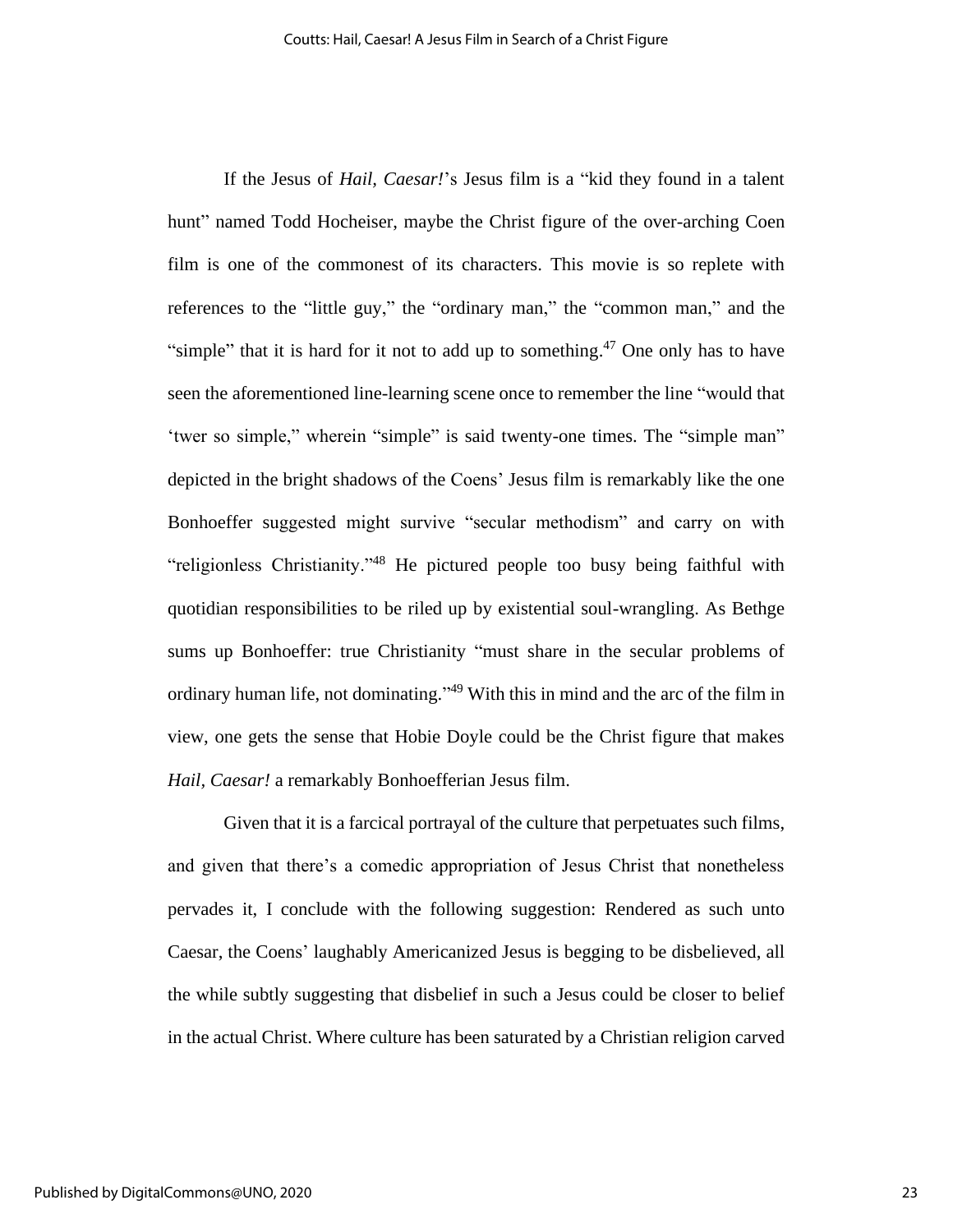up into consumable sentiments and served up for personal inspiration, would-be Christians can afford to *disbelieve* their *religious forms of unbelief*. It should be clear that the reference to "religious" in this essay applies just as much to the "spiritual but not religious" as to those who are caught up in the exercises of institutional religion. The shift from *seeking* God to *playing* God can happen in personal spirituality as much as anywhere else, and in that case can benefit from the intervention of something less malleable. As a matter of fact, the confessionalvisiting Eddie Mannix could certainly serve as a cautionary tale against hiding religion away and then subsuming it to one's inner voice. Given the history of Bonhoeffer reception on this score, we might finally see in this film a parable illustrating the effect of making the "arcane disciplines" a little *too* arcane. Perhaps the "arcane disciplines"—which for Christians include not only confession but Word and Sacrament—are best understood as "arcane" in the historic sense of protecting the mysteries of God from the corruptions of self-deception on one hand, and image-manipulation on the other. <sup>50</sup> In any case, *Hail, Caesar!* seems to be a Jesus film to behold, not just in the eye of the beholder.

<sup>1</sup> The former category would include Franco Zeffirelli's 1977 *Jesus of Nazareth* and John Heyman's 1979 *Jesus*, whereas the latter would include more controversial renderings such as Norman Jewison's 1973 *Jesus Christ Superstar*, Martin Scorsese's 1988 *The Last Temptation of Christ*, and Denys Arcand's 1989 *Jésus de Montréal*. With regard to Heyman's film, the *Jesus Film Project* website boasts over 1,000 translations around the world, explaining that it "brings the story to life in ways that transcend written communication... [crossing] barriers of communication both culturally and geographically." *<*https://www.jesusfilm.org/about/why-film.html>. For a brief account of this project's history—which began as a merger of Heyman's biblical-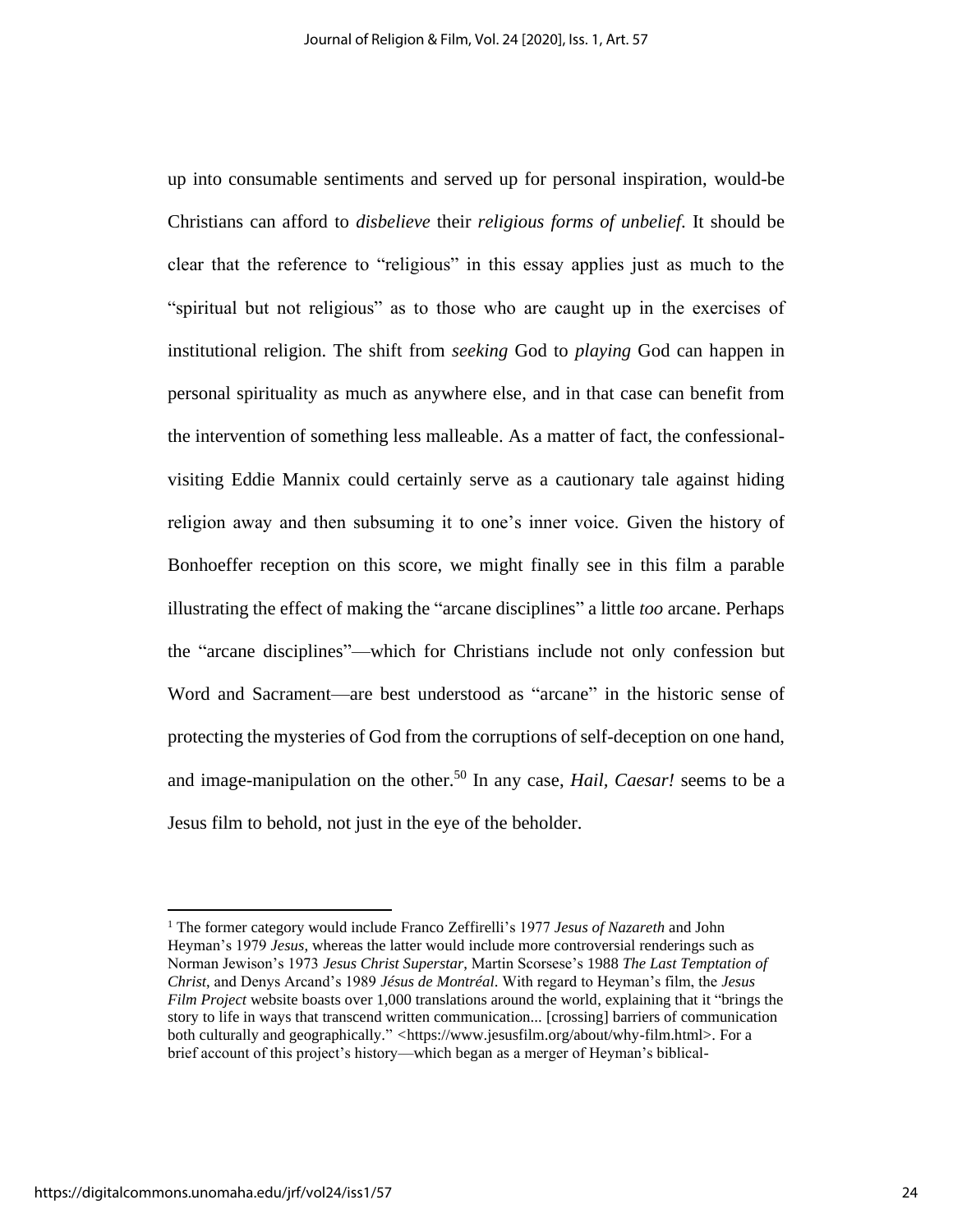reproduction project with Bill Bright's evangelistic project and then went on to be the center-piece of various missionary campaigns—see Freek L. Bakker, "The Image of Jesus Christ in the Jesus Films," in *Exchange* 33.4 (2004), 323-5, 328-31. Bakker relays the impact of film in African contexts where "for countess people it was the first movie they ever saw," and where Jesus' voice was dubbed so he "spoke their regional native language" (328-9). He does not discuss the nowglaring issue of Jesus' whiteness in that film (and others), which would be worth investigating for its part in the perpetuation of cultural biases and repression. For our purposes it is notable that, in many of the second and third wave Jesus films, a blandly unthreatening Jesus seems poised to make him appear relatively unbothered by the viewer's sins. Moreover, John Thompson suggests that Jesus was often played with relative immobility out of a felt-need to convey impassible divinity within the human portrayal. For all these films might do to make Jesus feel more real to people, one detects in them an underlying Docetism which reduces the incarnation to a stage for the transfer of deeply felt sentiment (and, in turn, cultural bias). John O. Thompson, "Jesus as Moving Image: The Question of Movement," in *Images of Christ Ancient and Modern*, ed. Stanley E Porter, Michael A. Hayes, and David Tombs (Sheffield Academic Press, 1997), 302-3.

<sup>2</sup> These range from nativities to verse-by-verse re-enactments of the gospels to Mel Gibson's infamously gory 2004 *The Passion of the Christ*. See Bakker, "The Image of Jesus," 310-17.

 $3$  For a generative discussion of the value and limitation of Christ figure interpretations see Christopher Deacy, "Reflections on the Uncritical Appropriation of Cinematic Christ-Figures: Holy Other or Wholly Inadequate?" *Journal of Religion and Popular Culture* 13 (Summer 2006), and Richard Walsh, "A Modest Proposal for Christ-Figure Interpretations: Explicated with Two Test Cases," *Relegere* 3, no. 1 (2013). For further treatment of these definitions and genres, see Adele Reinhartz, "Jesus and Christ-Figures," in John Lyden, ed., *Routledge Companion to Religion and Film* (London: Routledge, 2009), 421-439; and Anton Karl Kozlovic, "The Structural Characteristics of the Cinematic Christ-figure," in *Journal of Religion and Popular Culture* 8 (2004). Significant book-length treatments include Adele Reinhartz, *Jesus of Hollywood* (Oxford University Press, 2007), Lloyd Baugh, *Imaging the Divine: Jesus and Christ Figures in Film*  (Franklin: Sheed & Ward, 1997), and Graham Holderness, *Re-Writing Jesus: Christ in 20th - Century Fiction and Film* (London: Bloomsbury Academic, 2015). The latter observes that Jesus films had their genesis in the "Jesus novels" of the previous century, with all their attending concerns about historical-critical readings of the Bible. More about Christ-figures below.

4 "Robert Taylor: Biography," *IMDb* <www.imdb.com/name/nm0001791/bio?ref\_=nm\_ov\_bio\_sm>.

<sup>5</sup> "*Ben Hur* (1959): Quotes," *IMDb* <www.imdb.com/title/tt0052618/quotes>.

<sup>6</sup> Thompson, "Jesus as Moving Image," in Porter and Hayes, ed., *Images of Christ*, 298.

7 "*The Greatest Story Ever Told* (1965): Trivia," *IMDb* <www.imdb.com/title/tt0059245/trivia>.

<sup>8</sup> For more on this see Jon Coutts, "Relative Grit: Masculinity in Flux on Film," in *Cultural Encounters* 9.1 (June 2013).

<sup>9</sup> One imagines it could be tiring to be repeatedly asked what your film *means*, and the Coen brothers have worn that tiredness openly at times. They are more jovial about this now than in earlier years, but Joel and Ethan Coen are still cagey about questions of directorial intent. Their recurring reply is *we thought it would be interesting.* Finbarr Curtis argues that the "Coen's own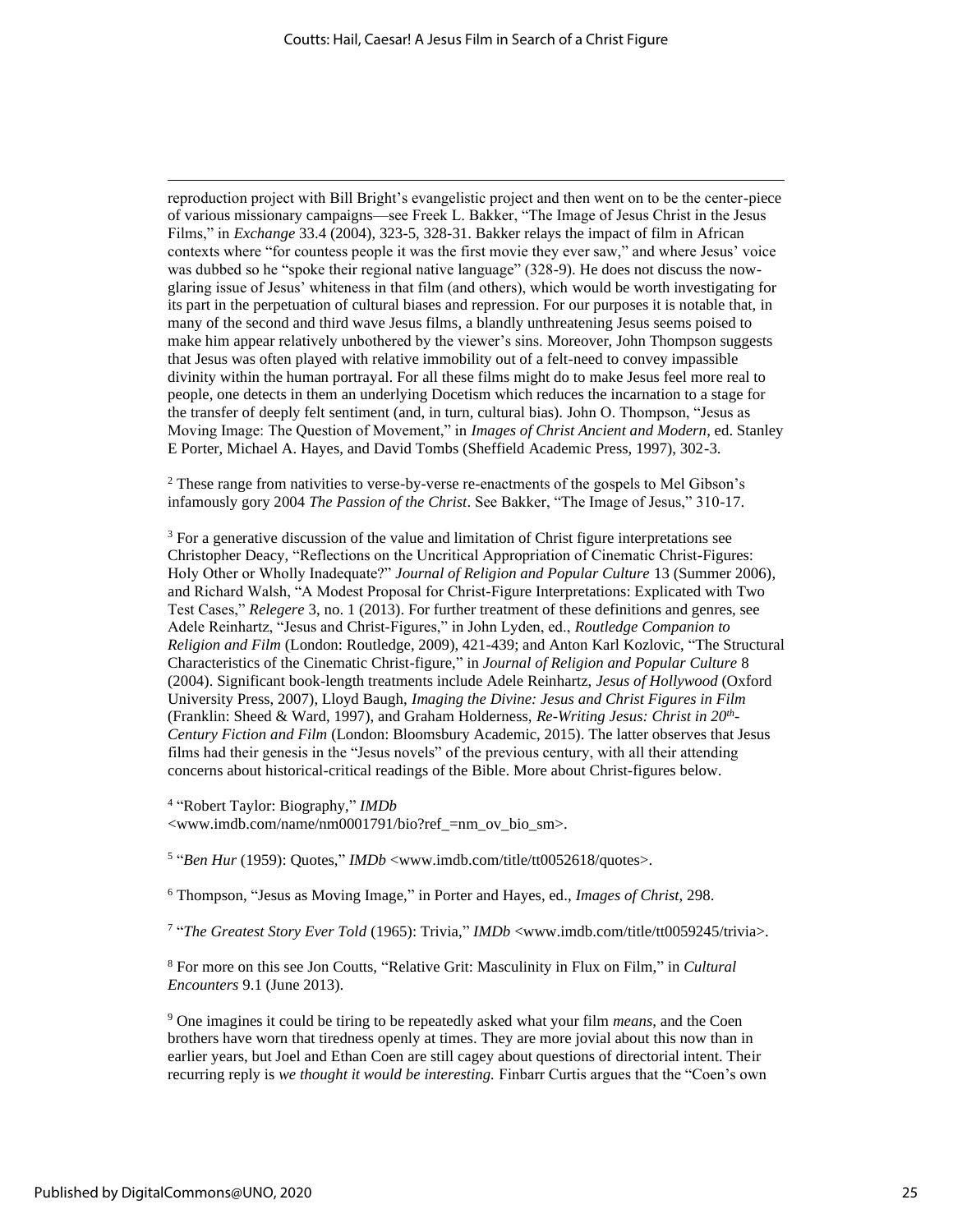obsessive use of 'interesting'" suggests that they would rather audiences pay attention to the particulars of what they have shown rather than rely on authoritative shortcuts to interpretation. If their 2008 *Burn After Reading* portrays the absurdity of seeking an underlying rationale, it seems to suggest it is "not just a matter of coyness but a resistance to decoding." Finbarr Curtis, "The State in *Burn After Reading*," in Elijah Siegler, ed., *Coen: Framing Religion in Amoral Order* (Waco: Baylor University Press, 2016), 174-5, c.f., 55-56. *Hail, Caesar!* itself seems to undermine attempts to pin film-interpretation on presumptions of directorial intent. Over the film-making processes of Capitol Studios the director appears to be *least* in control. (Ironically, however, the Coen brothers' script is remarkably similar to the final product. See Joel and Ethan Coen, *Hail, Cæsar!* Blue Revision (January 5, 2015) www.scriptslug.com/assets/uploads/scripts/hail-caesar-2016.pdf. For background on such processes see Sidney Lumet, *Making Movies* (New York: Vintage, 1995), especially the chapter on "The Script," 28f.) Others have noted that the Coens seem simply to prefer audience-reception over directorial intent. See Gabriel Levy, "Hermeneutics in *A Serious Man*," in Siegler, ed., *Coen*, 230, and S. Brent Plate and Elijah Siegler, "World Creation in *Barton Fink*," in ibid., 53-71. Julian Baggini has persuasively argued against the "intentional fallacy" in film criticism, which misplaces focus on *intent* when "it is the *films* that think philosophically, not the *filmmakers*." Julian Baggini, "Serious Men: The Films of the Coen Brothers as Ethics," in *New Takes in Film-Philosophy*, ed. Havi Carel and Greg Tuck (London: Palgrave MacMillan, 2011), 208-9. Elijah Siegler observes something of a "Protestant bias" hidden within the privileging of intent, especially when it is held that a film "must be sincere" in order to be considered "religious". Elijah Siegler, "Introduction," in Siegler, ed., *Coen*, 8. None of this is to suggest that intent (however discovered) should be set aside in the process of film criticism, but it is to say that it need not be exclusively determinative of a film's meaning.

<sup>10</sup> Quotes from Ethan Coen's thesis, Coen, "Two Views of Wittgenstein's Later Philosophy" (Princeton University: Seeley G. Mudd Manuscript Library, 1979), are found without page references in Ronald Bergan, *The Coen Brothers* (London: Orion Media, 2000), 43-44, 63.

 $11$  In a 2001 interview Joel Coen was asked the question of his belief in God and responded: "not in the Jewish sense. I don't believe in the angry God." William Rodney Allen, ed., *The Coen Brothers Interviews* (Jackson: University Press of Mississippi, 2006), 184, as quoted in Siegler, "Epilogue," in *Coen*, 272.

<sup>12</sup> As quoted and explained in Levy, "Hermeneutics in *A Serious Man*," in Siegler, ed., *Coen*, 220.

<sup>13</sup> Jake Coyle, "The Coens Abide: Joel and Ethan on Refusing Maturity," *Associated Press*, Dec. 2, 2013 <http://news.yahoo.com/coens-abide-joel-ethan-refusing-maturity-154644532.html>, as quoted in Elijah Siegler, "Epilogue: *Hail, Caesar?*" in *Coen*, 271-2.

<sup>14</sup> Michael J. Altman, "Death in *True Grit*," in Siegler, ed., *Coen*, 249.

<sup>15</sup> Isaiah 53:2b prophesies that the so-called Suffering Servant would have "no form or majesty that we should look at him, nothing in his appearance that we should desire him" (NRSV).

 $16$  The language used in the movie could have been assumed of audiences in the 1950s when it is set, but the screenplay seems theologically loaded for the 2015 wherein it was written. The word "sin" is used several times; a number of atonement theories are gestured at (e.g., "ransom", "adoption", "He got over it"); and the clergy discuss Trinitarian and Christological distinctions.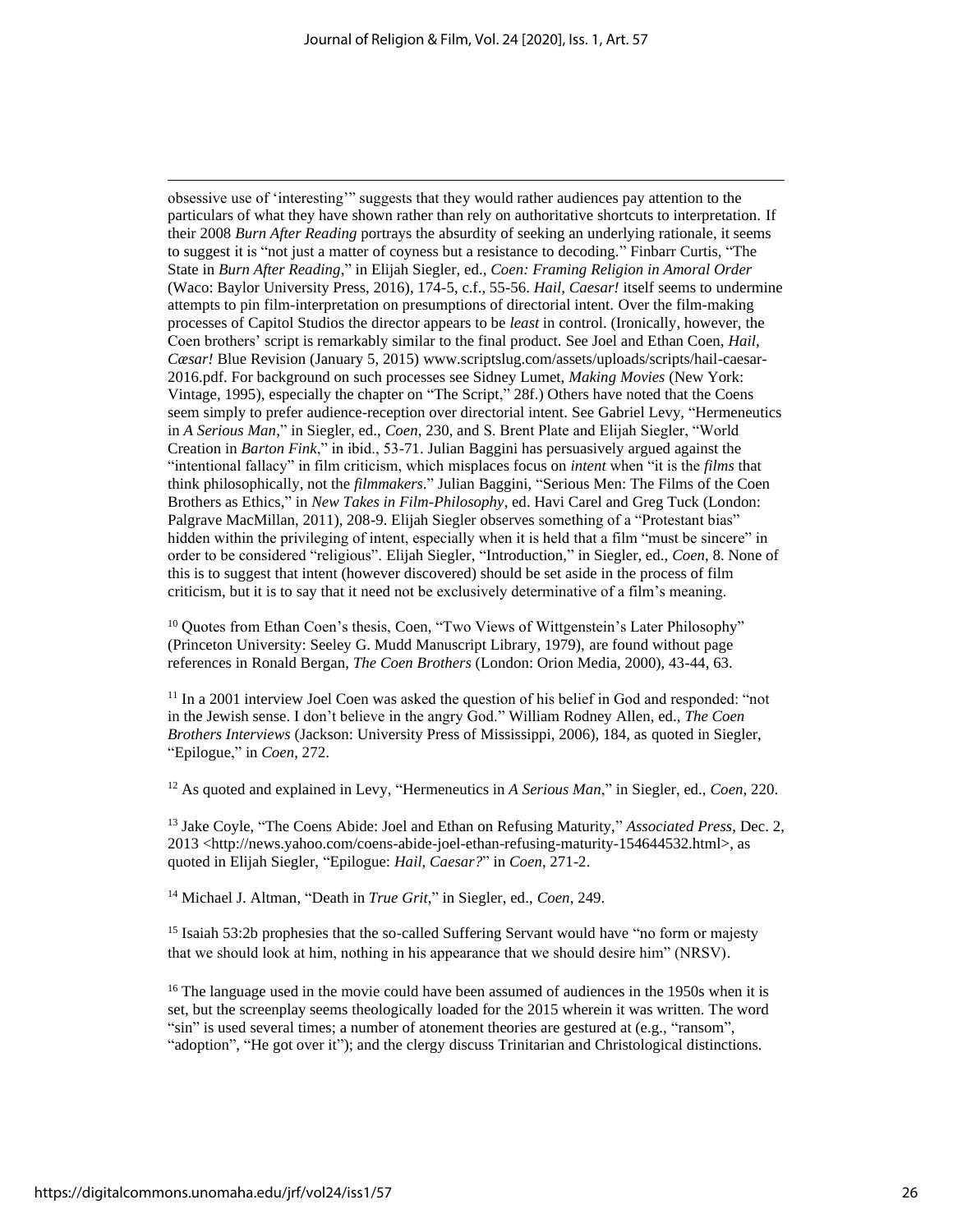<sup>17</sup> These characters are played by Robert Picardo, Allan Havey, Robert Pike Daniel, and Aramazd Stepanian respectively. Other theological quandaries are discussed as well. Mannix asks if "God is split," which the Priest answers "yes … and no," leading to an explanation of "unity in division" and "division in unity." In trinitarian terms the word "distinction" might be better (the Athanasian Creed says "one God in trinity and trinity in unity, neither confounding the persons, nor dividing the substance"), but with the speed of the dialogue viewers might be more likely to take "split" as reference not to Father and Son but to the "nature of the Christ" which triggered the discussion. (The screenplay shifts more clearly to the Trinity, but the line is not in the final picture). In this case there is again a lack of christological precision (the Chalcedonian definition says "one and the same Christ … in two natures, without confusion, without change, without division, without separation"), but there is the acknowledgment that it is "not as simple" as one might think. What is most intriguing about this is that the language comes up again later on when Baird Matlock (played by George Clooney) asks whether "man is split" in order to sum up what Professor Marcuse (played by John Bluthal) is saying to his Communist Writers group. Clearly styled after Herbert Marcuse of the Frankfurt School, this character's Marxist/Hegelian platitudes would require a whole other paper to parse out their anti-capitalist themes, but it bears mentioning that the echoes are coherent enough to give weight to the critique of consumer-inspiration that follows.

<sup>18</sup> See the interview quoted above in Siegler, "Epilogue: *Hail, Caesar*?" in Siegler, ed., *Coen*, 272. See also Ethan Coen's 2008 *Almost an Evening* (Dramatists Play Service, 2009), wherein the short play "Debate" centers around parodic characters named God Who Loves and God Who Judges.

<sup>19</sup> Indeed, one wonders if the anachronistic mention of Palestine in the screenplay may be a way of balancing out mentions of Israel in the film.

 $^{20}$  In the film's early references to "Godhead," on one hand the compulsory worship of Caesar infers a claim to make God visible, and on the other hand the "visual depiction" of the Jewish God "is most strictly prohibited." There is a direct tension between Empire and oppressed wherein the Jews are inherently poised to speak truth to deified human powers on behalf of the rest.

<sup>21</sup> For indicative uses of these terms in his letters, see Dietrich Bonhoeffer, *Dietrich Bonhoeffer Works 8: Letters and Papers from Prison*, trans. Reinhard Krauss, Nancy Lukens, Lisa E. Dahill, and Isabel Best, ed. John W. de Gruchy (Minneapolis: Fortress, 2010), 426-8 and 362-7.

<sup>22</sup> Bethge refers to Immanuel Kant's 1784 *Was ist Aufklärung?* and its depiction of the Enlightenment in terms of "maturity", which is in turn defined as the capacity "to use one's own intelligence without guidance of another person." Eberhard Bethge, *Dietrich Bonhoeffer: Theologian, Christian, Contemporary*, translated by Eric Mosbacher, Peter and Betty Ross, Frank Clarke, and William Glen-Doepel (London: Collins, 1970), 770.

<sup>23</sup> Bonhoeffer, *Letters and Papers*, 450, 406.

<sup>24</sup> Bonhoeffer, *Letters and Papers*, 363, 457. He also strongly called this "religious rape" (455).

<sup>25</sup> Interestingly, Mannix espouses "belief" to the investigative journalist (Thora Thacker, played by Tilda Swinton) and then espouses "truth" to the gossip columnist (Thessaly Thacker, also played by Tilda Swinton). Clearly Mannix will say anything whatever suits: truth to one and a fib about a "high ankle sprain" to the other. There is a hint of a character arc, however, when later Mannix gives flowers to the *journalist* and apologizes for letting the *gossip columnist* cut in on her.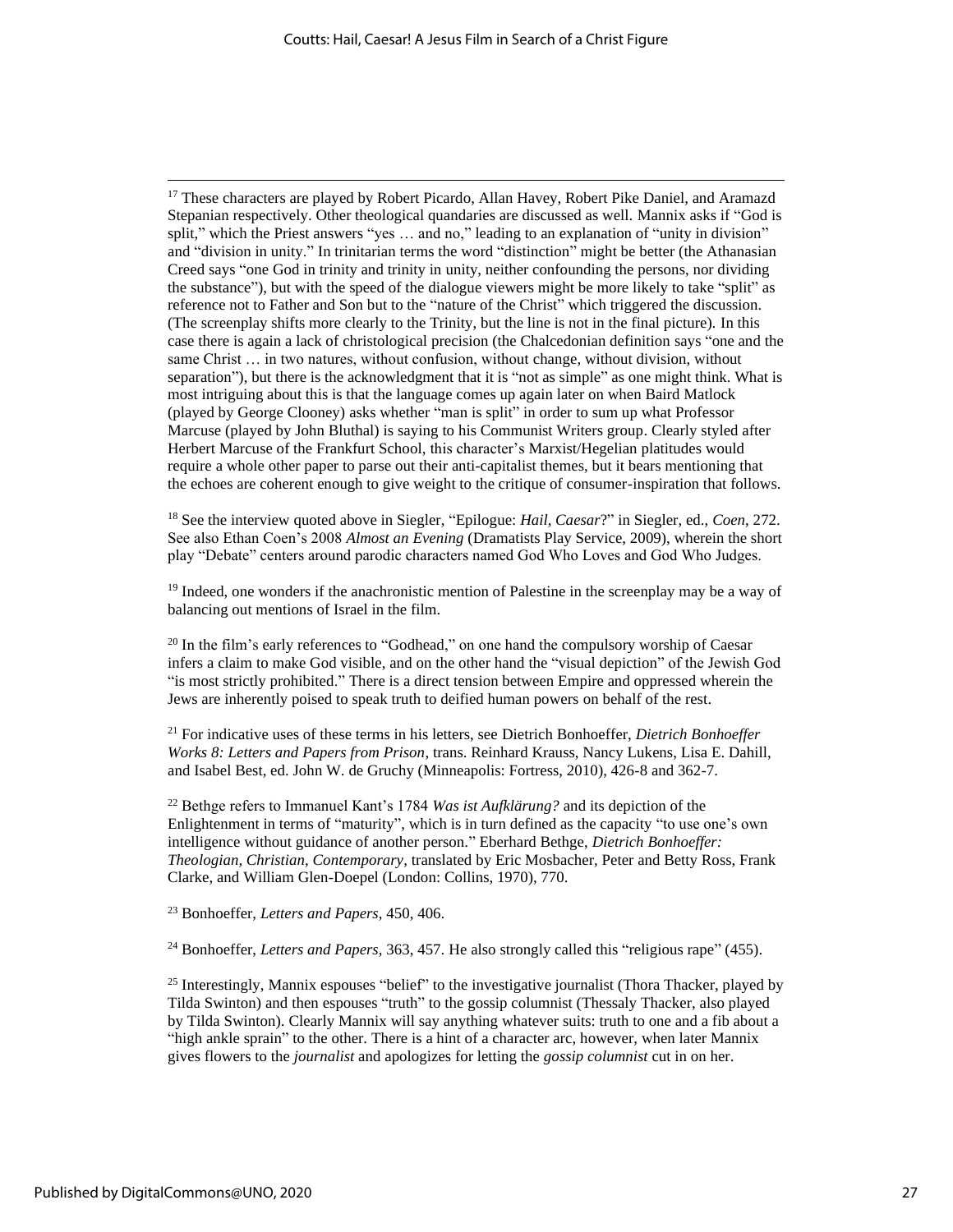#### <sup>27</sup> Bonhoeffer, *Letters and Papers*, 479.

 $28$  For Bonhoeffer, the world's "coming of age" presents it with the opportunity to come to a "truer recognition of our situation before God," which is to say we are better off *without* utilitarian religion. Ibid., 478. It is not that the world has progressed, per se, but that the circumstances of modernity afford the church a unique opportunity to pull the veil away from our idolatrous functionalization of god-world relations. This is what Bethge means when he explains that we might be "nearer to God" precisely by being "more godless." Bethge, *Bonhoeffer*, 772.

<sup>29</sup> Daniel J. Trier, "Modernity's Machine," in *Bonhoeffer, Christ and Culture*, ed. Keith L. Johnson and Timothy Larsen (Nottingham: Apollos, 2013), 109. See also Bethge, *Bonhoeffer*, 773.

<sup>30</sup> See Tom Greggs, *Theology Against Religion: Constructive Dialogues with Bonhoeffer and Barth* (London: T&T Clark, 2011), 27-31. See Karl Barth, *The Christian Life*, trans. Geoffrey W. Bromiley (London: Bloomsbury T&T Clark, 2017), 139-40.

<sup>31</sup> Dietrich Bonhoeffer, *Dietrich Bonhoeffer Works 6: Ethics*, trans. Reinhard Krauss, Charles C. West, and Douglas W. Stott, ed. Clifford J. Green (Minneapolis: Fortress, 2005)*,* 342, c.f., Greggs, *Theology Against Religion*, 215.

 $32$  This is not simply a critique of capitalism. The Hollywood studio and the Communist writers group are depicted as two sides of a coin stamped with the same "Hail, Caesar!" as those on the tables Jesus flipped in the temple. That gospel scene does not appear in the film but is mentioned in the screenplay. For the Coens to poke fun at capitalism would be nothing new. See treatments of *Raising Arizona*, *The Hudsucker Proxy*, *Intolerable Cruelty* and *The Ladykillers* in Siegler, ed., *Coen*, 24, 90, 215. However, the mash-up of capitalism and communism into the empire-politics of Caesar is a new twist that would merit further attention. There are too many instances of this in the film to go into in the scope of this paper, but they are worth collating for future reference. In no particular they include: The constant visual interplay between the world of Capitol studios and the set of ancient Rome (combined with the perpetual squawking of American eagles); the dissolve from tea with communists to lunch with Lockheed; the "westerly" proximity of both Rome and the communist's house in Malibu, contrasted with the eastern proximity of dusty Palestine (possibly implicating the "dust actor" Hobie Doyle); the communist denouncement of capitalism's "parasitic" use of the means of production to exploit the "body politic", combined with the sign on Mannix's door saying "Head of Physical Production"; the communist writers' insistence that "capitalism can be enlisted to finance its own destruction"; the fact that the communist's ransom money is lost in the sea just like the money in other of the Coen's films; the parallel between the Russian sub and the movie-set whale out of which comes the mermaid ("Jonah's daughter") in pursuit of her glamourous crown; the fact that Baird remains in centurion's garb throughout the film (even on a lawn chair, eating finger sandwiches); the evocation of "opiate of the masses" with reference both to Caesar's enforcement of emperor worship *and* to the movies as "lollypops to pacify" or "another portion of balm" for the "ache of a toiling mankind"; and the communist writers' use of "make believe" to infiltrate America in "disguise as capitalist handmaidens." The Coen's subtle mockery of all of this is signalled in many ways, but one of the best is when the communists, for all their talk of the inevitability of the

<sup>&</sup>lt;sup>26</sup> For a brief commentary on this reception history, see chapter 12, "Religious Left and Religious Right," in Alec Ryrie, *Protestants: The Radicals Who Made the Modern World* (London: William Collins, 2017), 298-9, 310-16, and the introduction of Bonhoeffer, *Letters and Papers*, 18-20.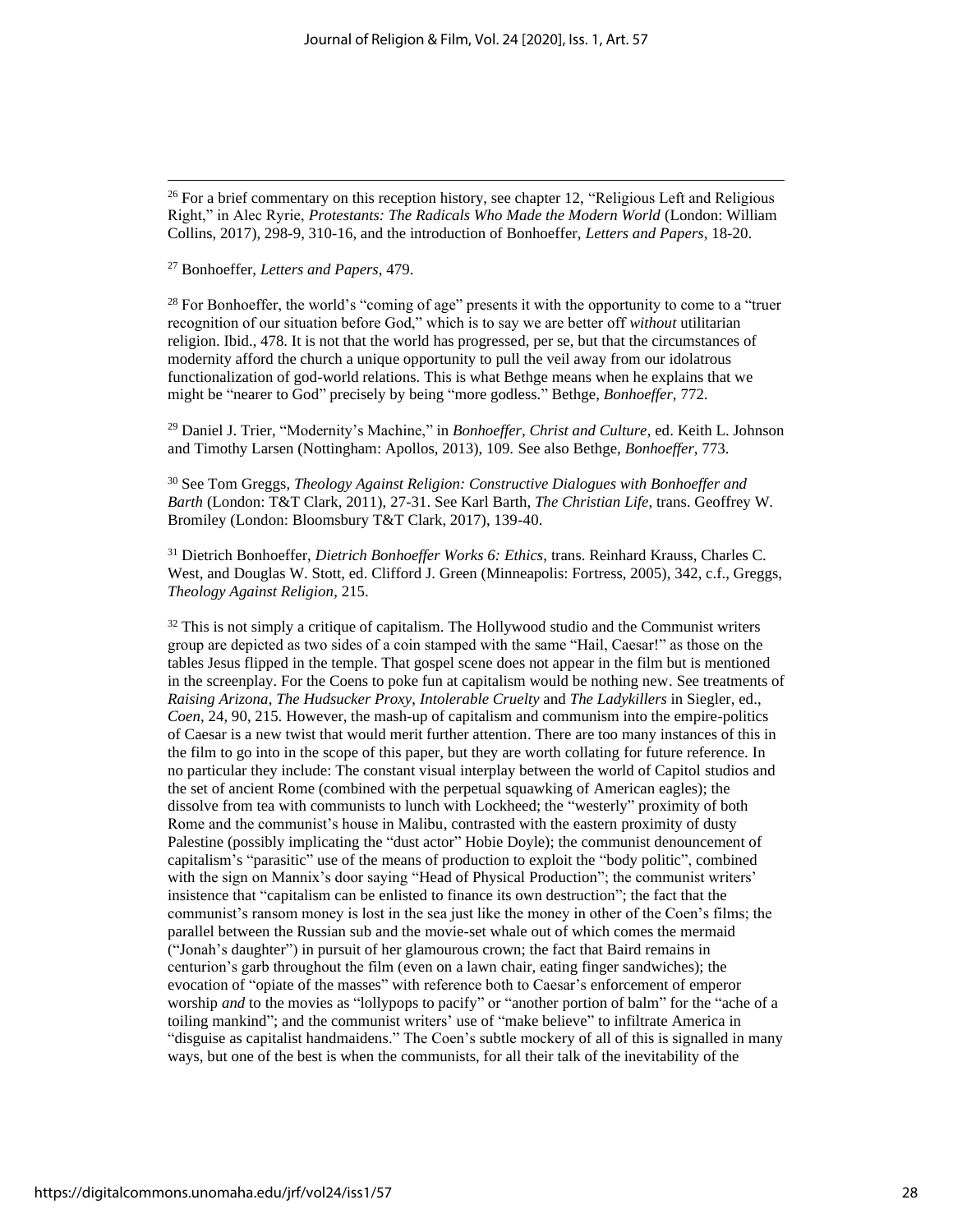history of dialectic, come to the end of their jigsaw puzzle and find not that the last piece is missing but that it actually does not fit.

<sup>33</sup> In the screenplay, rather than say "Jesus Christ on a scooter," the actress named Gloria is written to exclaim "*Ecce homo*" ("Behold the man"). This offers a clue to authorial intent (given that Mannix is in this case "the man" she is talking about), but the fact that it changes before it gets to the screen also underlines the above-mentioned difficulty of pinning meaning to an author.

#### <sup>34</sup> Bethge, *Bonhoeffer*, 767-8.

<sup>35</sup> There is precedent for this in Susan Lochrie Graham's suggestion that re-tellings of Jesus stories reveal a lot by how they fall in to Northrop Frye's literary categories of romantic, tragic, comic, and ironic/satiric. She says Elisabeth Schüssler Fiorenza and John Dominic Crossan exemplify how a comic subversion of the "heroic Jesus" might liberate Christian interpretation from ideaabstracted "androcentrism" for an inclusive-action of the "story of the community gathered around Jesus." Susan Lochrie Graham, "The Life of Jesus as Comedy: Plot Structure in Two Contemporary Historical Jesus Portraits," in Porter and Hayes, ed., *Images of Christ*, 75, 77, 80.

<sup>36</sup> Broadly speaking, as Christine Downing explains, a "Christ-figure" is detected when aspects of a story "suggest a certain correspondence between the characters in … fiction and the character of the New Testament Christ." More specifically, Downing distinguishes this from a "Christ-myth", which is "where the character and Christ are seen as representing the same recurring life-pattern" or "preconceived abstraction" rather than the literary character serving as a "sign" or "symbol" of the Christ. In other words, whereas a Christ-myth might render Jesus merely an example of the "Everyman" to which we aspire, a Christ-figure makes backward reference to the biblical Jesus from within the particularity of another story. The latter could include forward reference to as-yet unrealized eschatological horizons of the Jesus story, but this would be where the distinctions either blurred or overlapped. See Christine Downing, "Typology and the Literary Christ-Figure: A Critique," in *Journal of the American Academy of Religion* 36.1 (Mar. 1968): 13-27. In the case of *Hail, Caesar!* it could be debated whether the various Christ-figures might better be labeled Christ-myths according to Downing's designations, but that is a debate I will only gesture toward.

 $37$  For the sake of space we will not explore the miniature "nativity" tucked away the film, wherein Miss DeeAnna Moran (Scarlett Johansson) avoids the cultural ignominy of having a child out of wedlock by secretly putting her child up for adoption to one Joseph Silverman (Jonah Hill) so that she can later make an appeal to her own altruism. (The film taunts us with nods to the nearlyinvisible biblical figure when it suggests that his central quality is that he "meets the legal standard of personhood.") On this reading her child goes on to be a vehicle of her and Joe's redemption. This is as good a place as any for me to thank the students of Trinity College Bristol who watched this film with me and helped me see several of the things I have mentioned here, namely: Helen O'Sullivan, Laura Whitmarsh, Mary Hotchkiss, John White, Liz Barnett, Patrick Davies, Matt Smith, Graham Adamson, Errol King, David Sims, Maranda Ng, David Thomas, Claire Gerard, Michael Walker, Ben Coulter, Joe Knight, Mark Nam, Paul Walker, Tom Cook, and Warren Gordon-Jones. I also thank the first reviewers of this essay for helping me to make it better.

<sup>38</sup> Alissa Wilkinson, "*Hail, Caesar!*—A Tale of the Christ?" in *Christianity Today* (3 Feb., 2016), <http://www.christianitytoday.com/ct/2016/february-web-only/tale-of-christ.html>.

<sup>39</sup> If this is an evocation of the Coen's *A Serious Man*, it is worth noting that Larry Gopnik's nemesis in that film is Sy Ableman, who Gabriel Levy considers a satire of the "invasive, self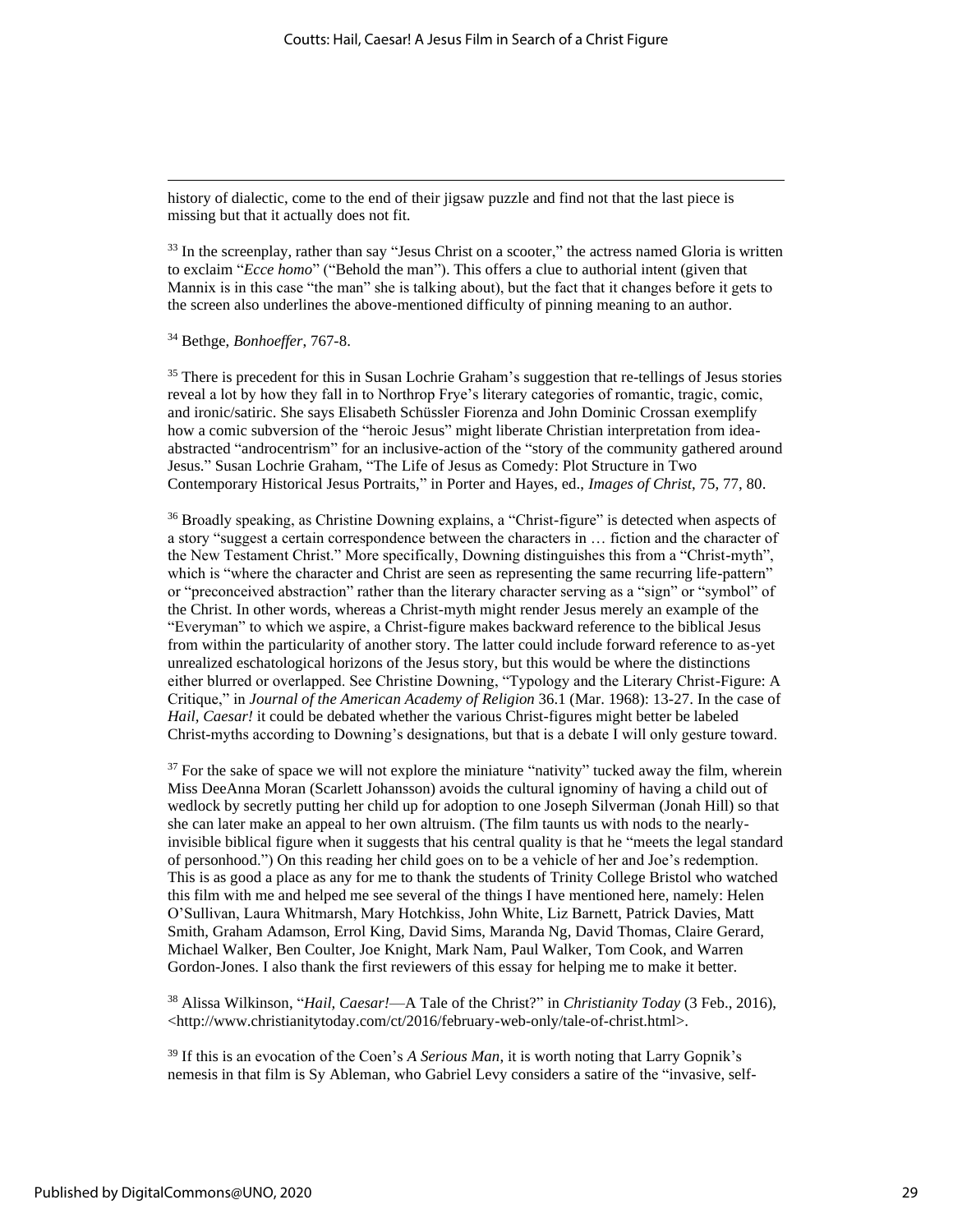righteously serious humanism" in the shadow of which lives Gopnik. See Gabriel Levy, "Hermeneutics in *A Serious Man*," in Siegler, ed., *Coen*, 229.

<sup>40</sup> The script calls for a dissolve into images including a neon sign that says "Garden of Allah."

<sup>41</sup> Bonhoeffer, *Letters and Papers*, 364-5, 373.

<sup>42</sup> Bonhoeffer, *Letters and Papers*, 480-1. Richard Walsh pointed some of these things out in his 2017 Society of Biblical Literature paper titled "Biblical Coens: Can We Laugh Now?"

<sup>43</sup> As a matter of fact, given their casting of repeat performers Josh Brolin and George Clooney for their Jesus-film-on-a-studio-set, these characters almost self-consciously seem to implicate the Coens. Like Mannix in the confessional booth at the end of the film, resisting the "easy" ladderstep of ambition for the "hard" path of doing good with his job, perhaps for them the Coens this is a stake in the ground saying faith is just "serving the picture."

 $44$  The idea that God could be hidden in plain sight is brilliantly drawn out in M. Gail Hamner, "Second Intermission: Are the Coen Brothers Formally Coherent? *No Country for Old Men*  between Time and Eternity," in Siegler, ed., *Coen*, 186.

<sup>45</sup> Erica Hurwitz Andrus, "Fandom in *The Big Lebowski*," in Siegler, ed., *Coen*, 119.

<sup>46</sup> Baggini, "Serious Men," 216. See also Siegler, "Epilogue," in *Coen*, 274.

<sup>47</sup> Films like *Fargo* and *True Grit* undermine the overly masculine aspect of this more fully.

<sup>48</sup> Such things would seem to them "ignoble" and even "unchristian". Bonhoeffer, *Letters and Papers*, 427. Finbarr Curtis is cited to this effect in Siegler, "Epilogue," in *Coen*, 273-4.

<sup>49</sup> Bethge, *Bonhoeffer*, 781.

<sup>50</sup> On the translation of this phrase from Bonhoeffer's *Arkandisziplin*, and in turn from the Latin *disiplina arcani*, see John W. de Gruchy, "Editor's Introduction to the English Edition," in Bonhoeffer, *Letters and Papers,* 32. This volume also gives insight into the reception history's false start with Bonhoeffer's *Letters*, wherein "arcane" was mistaken to mean no longer relevant.

#### **References**

Allen, William Rodney, ed. *The Coen Brothers Interviews*. Jackson: University Press of Mississippi, 2006.

Altman, Michael J. "Death in *True Grit*." In *Coen: Framing Religion in Amoral Order*, edited by Elijah Siegler. Waco: Baylor University Press, 2016.

Bakker, Freek L. "The Image of Jesus Christ in the Jesus Films." In *Exchange* 33.4 (2004): 310- 333.

Baggini, Julian. "Serious Men: The Films of the Coen Brothers as Ethics." In *New Takes in Film-Philosophy*, edited by Havi Carel and Greg Tuck. London: Palgrave MacMillan, 2011.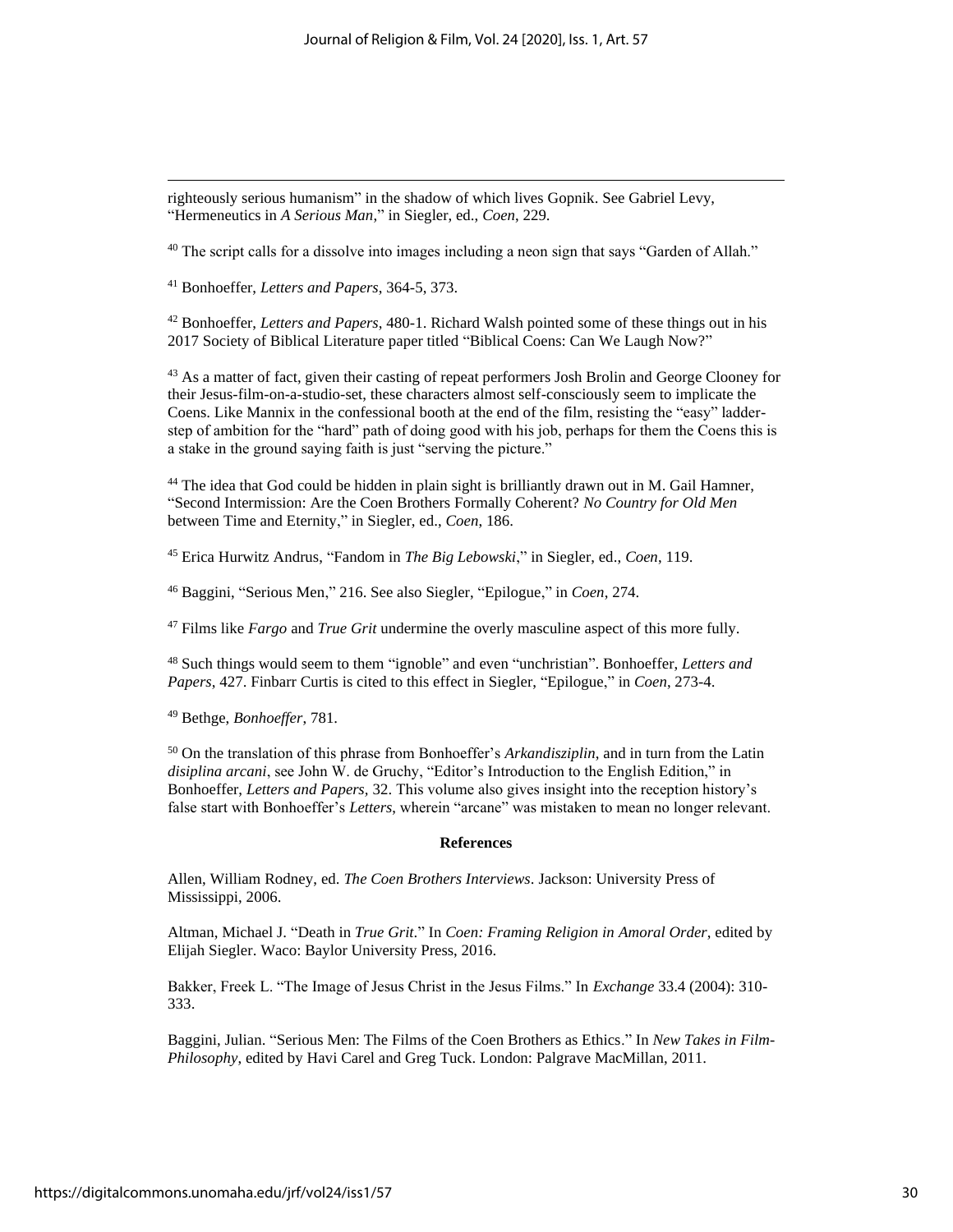Barth, Karl. *The Christian Life*, translated by Geoffrey W. Bromiley*.* London: Bloomsbury T&T Clark, 2017.

Baugh, Lloyd. *Imaging the Divine: Jesus and Christ Figures in Film*. Franklin: Sheed & Ward, 1997.

Bergan, Ronald. *The Coen Brothers*. London: Orion Media, 2000.

Bethge, Eberhard. *Dietrich Bonhoeffer: Theologian, Christian, Contemporary*, translated by Eric Mosbacher, Peter and Betty Ross, Frank Clarke, and William Glen-Doepel. London: Collins, 1970).

Bonhoeffer, Dietrich. *Ethics: Dietrich Bonhoeffer Works 6*, translated by Reinhard Krauss, Charles C. West, and Douglas W. Stott, edited by Clifford J. Green. Minneapolis: Fortress, 2005.

Bonhoeffer, Dietrich. *Letters and Papers from Prison: Dietrich Bonhoeffer Works 8*, translated by Reinhard Krauss, Nancy Lukens, Lisa E. Dahill, and Isabel Best, edited by John W. de Gruchy. Minneapolis: Fortress, 2010.

Coen, Ethan. *Almost an Evening.* Dramatists Play Service, 2009.

Coen, Ethan. "Two Views of Wittgenstein's Later Philosophy." Princeton University: Seeley G. Mudd Manuscript Library, 1979.

Coen, Joel and Ethan Coen. *Hail, Cæsar!* Blue Revision. January 5, 2015. Accessed February 29, 2020[. www.scriptslug.com/assets/uploads/scripts/hail-caesar-2016.pdf.](http://www.scriptslug.com/assets/uploads/scripts/hail-caesar-2016.pdf)

Coutts, Jon. "Relative Grit: Masculinity in Flux on Film." In *Cultural Encounters* 9.1 (June 2013): 56-70.

Coyle, Jake. "The Coens Abide: Joel and Ethan on Refusing Maturity." In *Associated Press* (Dec. 2, 2013). Accessed February 29, 2020. [http://news.yahoo.com/coens-abide-joel-ethan-refusing](http://news.yahoo.com/coens-abide-joel-ethan-refusing-maturity-154644532.html)[maturity-154644532.html.](http://news.yahoo.com/coens-abide-joel-ethan-refusing-maturity-154644532.html)

Curtis, Finbarr. "The State in *Burn After Reading*." In *Coen: Framing Religion in Amoral Order*, edited by Elijah Siegler. Waco: Baylor University Press, 2016.

de Gruchy, John W. "Editor's Introduction to the English Edition." In *Letters and Papers from Prison: Dietrich Bonhoeffer Works 8*, edited by John W. de Gruchy. Minneapolis: Fortress, 2010.

Deacy, Christopher. "Reflections on the Uncritical Appropriation of Cinematic Christ-Figures: Holy Other or Wholly Inadequate?" In *Journal of Religion and Popular Culture* 13 (Summer 2006).

Downing, Christine. "Typology and the Literary Christ-Figure: A Critique." In *Journal of the American Academy of Religion* 36.1 (Mar. 1968): 13-27.

Graham, Susan Lochrie. "The Life of Jesus as Comedy: Plot Structure in Two Contemporary Historical Jesus Portraits." In *Images of Christ Ancient and Modern*, edited by. Stanley E Porter, Michael A. Hayes, and David Tombs. Sheffield Academic Press, 1997.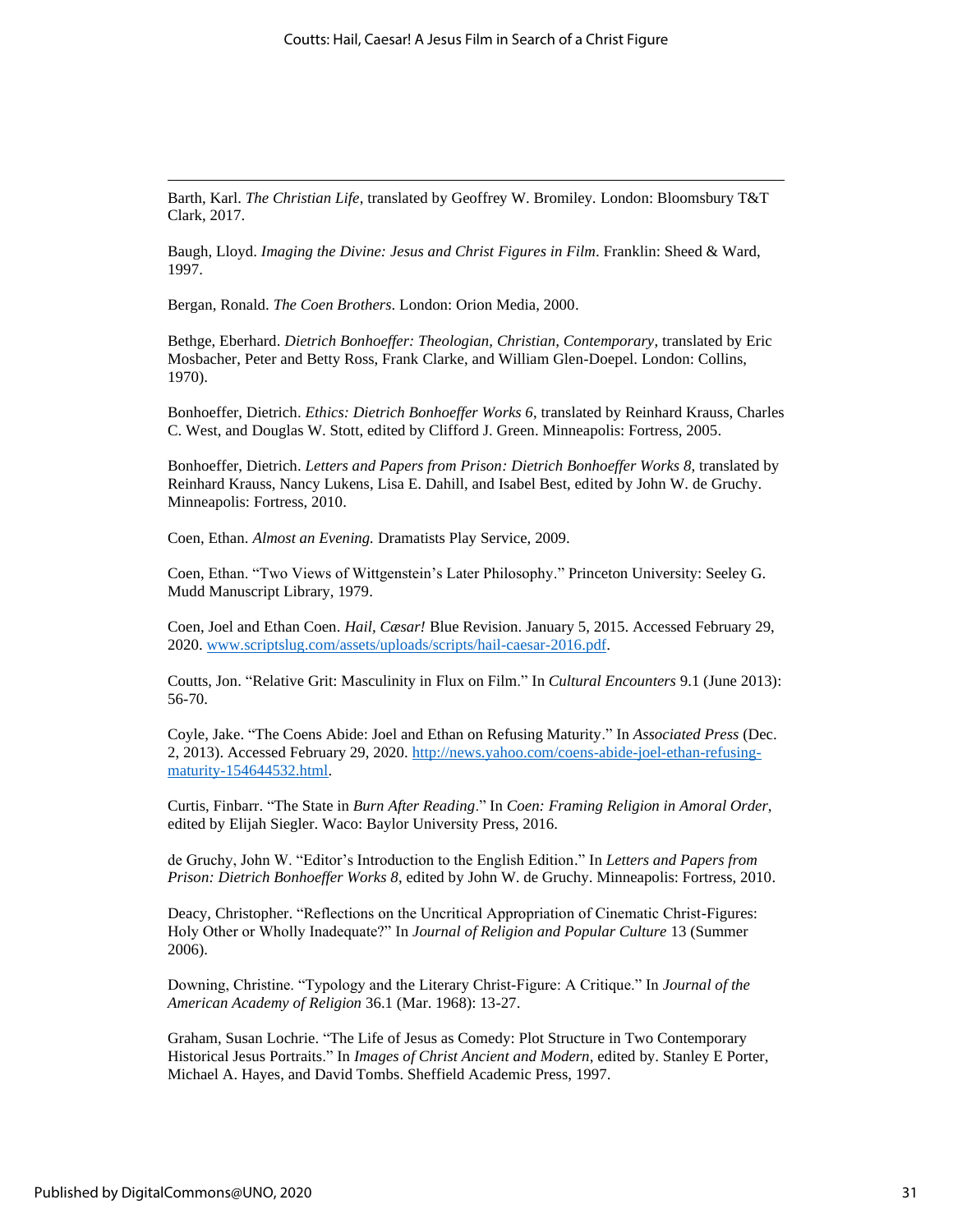Greggs, Tom. *Theology Against Religion: Constructive Dialogues with Bonhoeffer and Barth*. London: T&T Clark, 2011.

Hamner, M. Gail. "Second Intermission: Are the Coen Brothers Formally Coherent? *No Country for Old Men* between Time and Eternity." In *Coen: Framing Religion in Amoral Order*, edited by Elijah Siegler. Waco: Baylor University Press, 2016.

Holderness, Graham. *Re-Writing Jesus: Christ in 20th -Century Fiction and Film*. London: Bloomsbury Academic, 2015.

Hurwitz Andrus, Erica. "Fandom in *The Big Lebowski*." In *Coen: Framing Religion in Amoral Order*, edited by Elijah Siegler. Waco: Baylor University Press, 2016.

IMDb. "*Ben Hur* (1959): Quotes." Internet Movie Database. Accessed February 29, 2020. [www.imdb.com/title/tt0052618/quotes.](http://www.imdb.com/title/tt0052618/quotes)

IMDb. "*The Greatest Story Ever Told* (1965): Trivia." Internet Movie Database. Accessed February 29, 2020. [www.imdb.com/title/tt0059245/trivia.](http://www.imdb.com/title/tt0059245/trivia)

Jesus Film Project*,* "Why Film?" Accessed February 29, 2020. [https://www.jesusfilm.org/about/why-film.html.](https://www.jesusfilm.org/about/why-film.html)

Kozlovic, Anton Karl. "The Structural Characteristics of the Cinematic Christ-figure." In *Journal of Religion and Popular Culture* 8 (Fall 2004).

Levy, Gabriel. "Hermeneutics in *A Serious Man*." In *Coen: Framing Religion in Amoral Order*, edited by Elijah Siegler. Waco: Baylor University Press, 2016.

Lumet, Sidney. *Making Movies*. New York: Vintage, 1995.

McPeak, William. "Robert Taylor: Biography." Internet Movie Database. Accessed February 29, 2020. [www.imdb.com/name/nm0001791/bio?ref\\_=nm\\_ov\\_bio\\_sm.](http://www.imdb.com/name/nm0001791/bio?ref_=nm_ov_bio_sm)

Plate, Brent and Elijah Siegler. "World Creation in *Barton Fink*." In *Coen: Framing Religion in Amoral Order*, edited by Elijah Siegler. Waco: Baylor University Press, 2016.

Reinhartz, Adele. "Jesus and Christ-Figures," in *Routledge Companion to Religion and Film*, edited by John Lyden. London: Routledge, 2009.

Reinhartz, Adele. *Jesus of Hollywood*. Oxford University Press, 2007.

Ryrie, Alec. *Protestants: The Radicals Who Made the Modern World*. London: William Collins, 2017.

Siegler, Elijah. "Epilogue: *Hail, Caesar*?" In *Coen: Framing Religion in Amoral Order*, edited by Elijah Siegler. Waco: Baylor University Press, 2016.

Thompson, John O. "Jesus as Moving Image: The Question of Movement." In *Images of Christ Ancient and Modern*, edited by. Stanley E Porter, Michael A. Hayes, and David Tombs. Sheffield Academic Press, 1997.